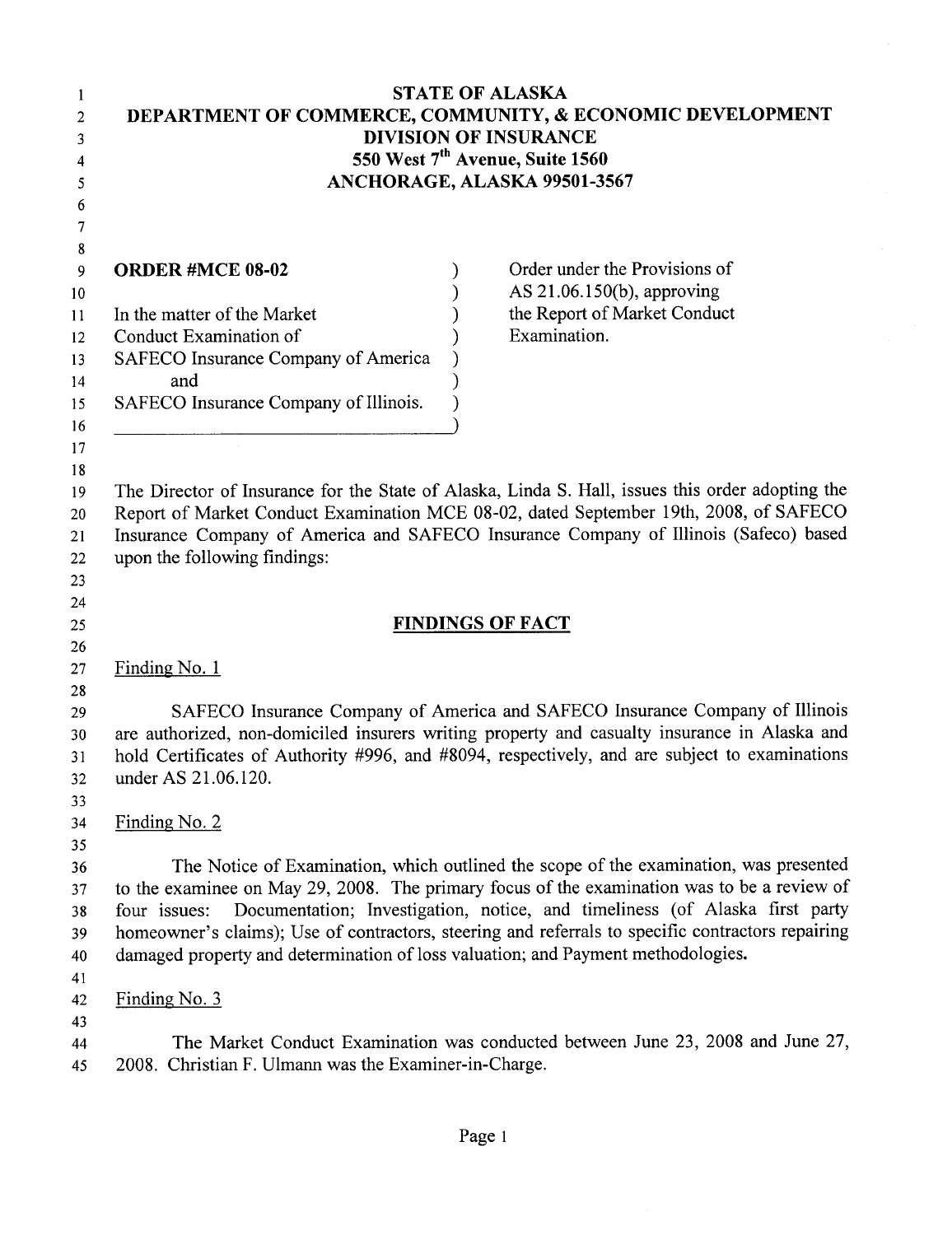$\mathbf{1}$ Finding No. 4  $\overline{2}$ A Report of Market Conduct Examination of Safeco on compliance with Alaska statute  $\overline{3}$ and matters enumerated in the Notice of Examination was presented to the examinee on  $\overline{4}$ September 19, 2008, and filed with the division in accordance with AS 21.06.150(b).  $\overline{5}$  $6\overline{6}$  $\overline{7}$ Finding No. 5  $\bf{8}$ Pursuant to AS 21.06.150(b), Safeco was afforded the opportunity to respond to the 9 division concerning matters contained in the Report of Market Conduct Examination. The  $10<sup>°</sup>$ division received a response on October 29, 2008. Safeco agrees and will comply with the  $11$  $12$ recommendations of the report. 13  $14$ Finding No. 6 15 To the extent that she considered necessary, the director has fully considered and 16 reviewed the Report of Market Conduct Examination, together with the written response of 17 Safeco, and any relevant portion of the examiner's work papers. 18 19 Finding No. 7 20 21 The examination of Safeco was conducted in accordance with applicable Alaska statutes. 22 The report is a factual account of the findings of the examiners based on tests that determine 23 compliance with Alaska law and supported with appropriate documentation. 24 25 26 **CONCLUSIONS OF LAW** 27 28 Conclusion No. 1 29  $30<sup>°</sup>$ The examination report was filed with the division and transmitted to Safeco in  $31$ accordance with AS 21.06.150(b).  $32$  $33<sup>°</sup>$ 34 Conclusion No. 2 35 An order should be issued in accordance with AS 21.06.150(b), approving the 36 examination report. Under to AS 21.06.150(b), the director or the director's designee must issue 37 an order adopting the report. 38 39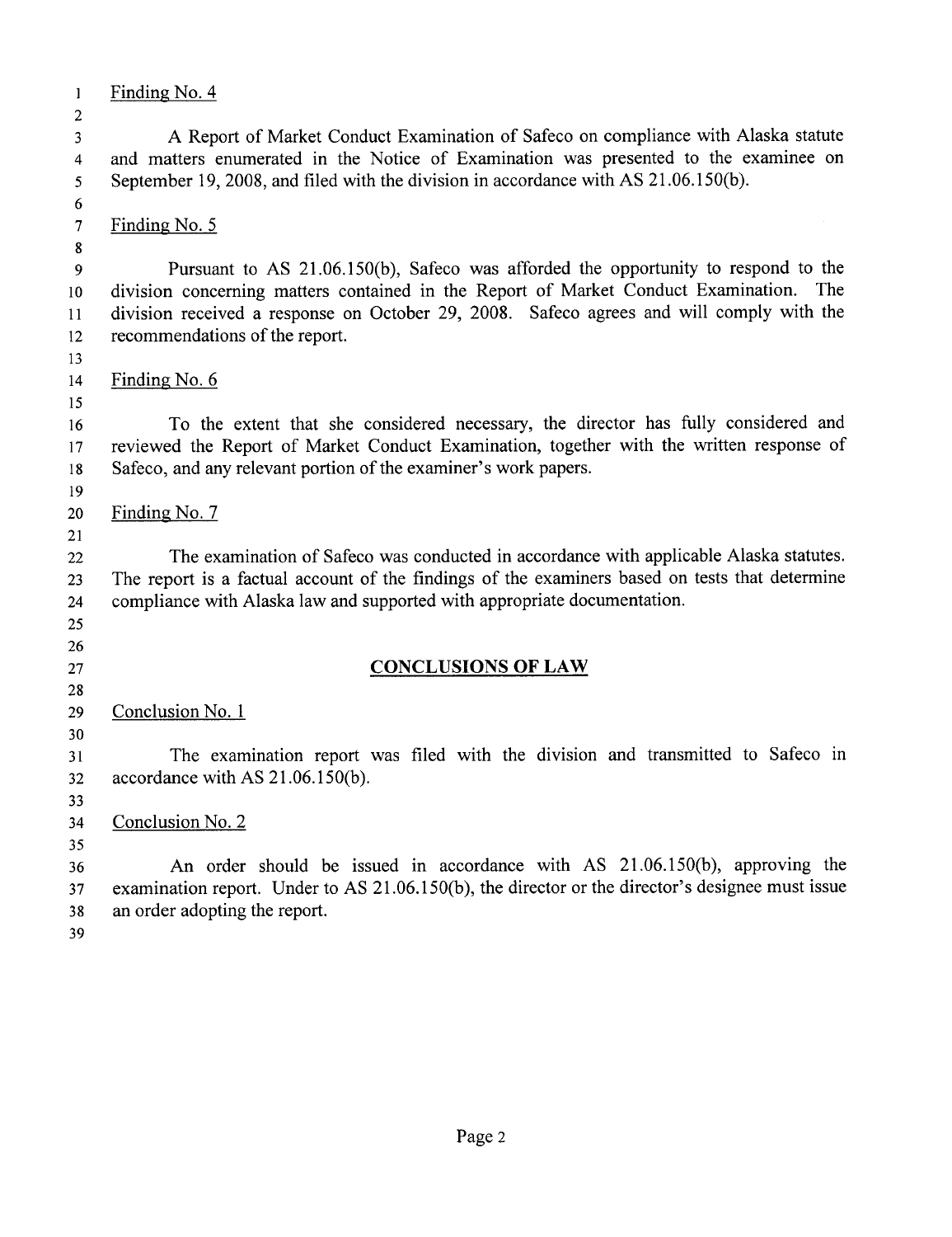#### **ORDER**

 $\overline{2}$ It is hereby ordered that, pursuant to AS 21.06.150(b), and with the findings and  $\overline{\mathbf{3}}$ conclusions set forth above, the attached Report of the Market Conduct Examination of Safeco,  $\overline{4}$ dated September 19, 2008, is approved.  $\overline{\mathbf{5}}$ 

 $\boldsymbol{6}$  $\overline{7}$  $\boldsymbol{8}$ 

 $\mathbf{1}$ 

This order is effective November 6, 2008.

Dated this 6th day of November 2008, at Anchorage, Alaska

10  $11$ 

 $\overline{9}$ 

- $12$
- 13
- $14$
- 15 16

da 8 thele

ía S'. Hall Director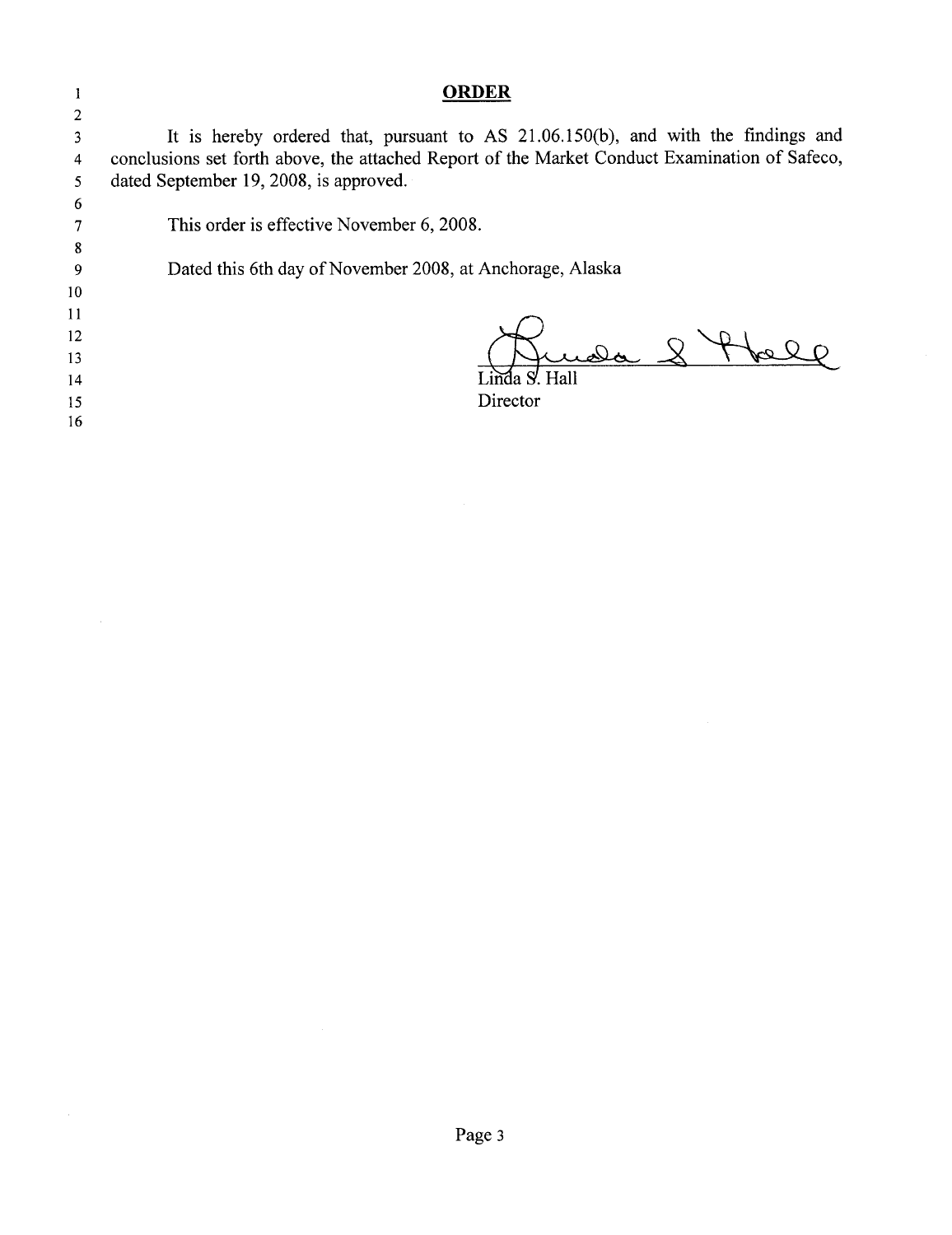Pursuant to AS 21.06.150(b), the following market conduct examination report, MCE # 08-02, has been accepted and approved by the Director of Insurance and all related orders have been attached:

Examinee:

Report dated: Report approved: **SAFECO Insurance Company of America SAFECO Insurance Company of Illinois** September  $19,2008$ **November 06, 2008** 

I hereby state under oath that I have received and reviewed a copy of the approved report and related order.

Gary R. Gregg

President, Chief Executive Officer, Director and Chairman of the Board of Safeco Insurance Company of America and Safeco Insurance Company of Illinois

SUBSCRIBED AND SWORN TO before me this <u>8</u> of **LECENDEL**, 2008.

otary Public in and for the State of Massachusetts Mv comm:

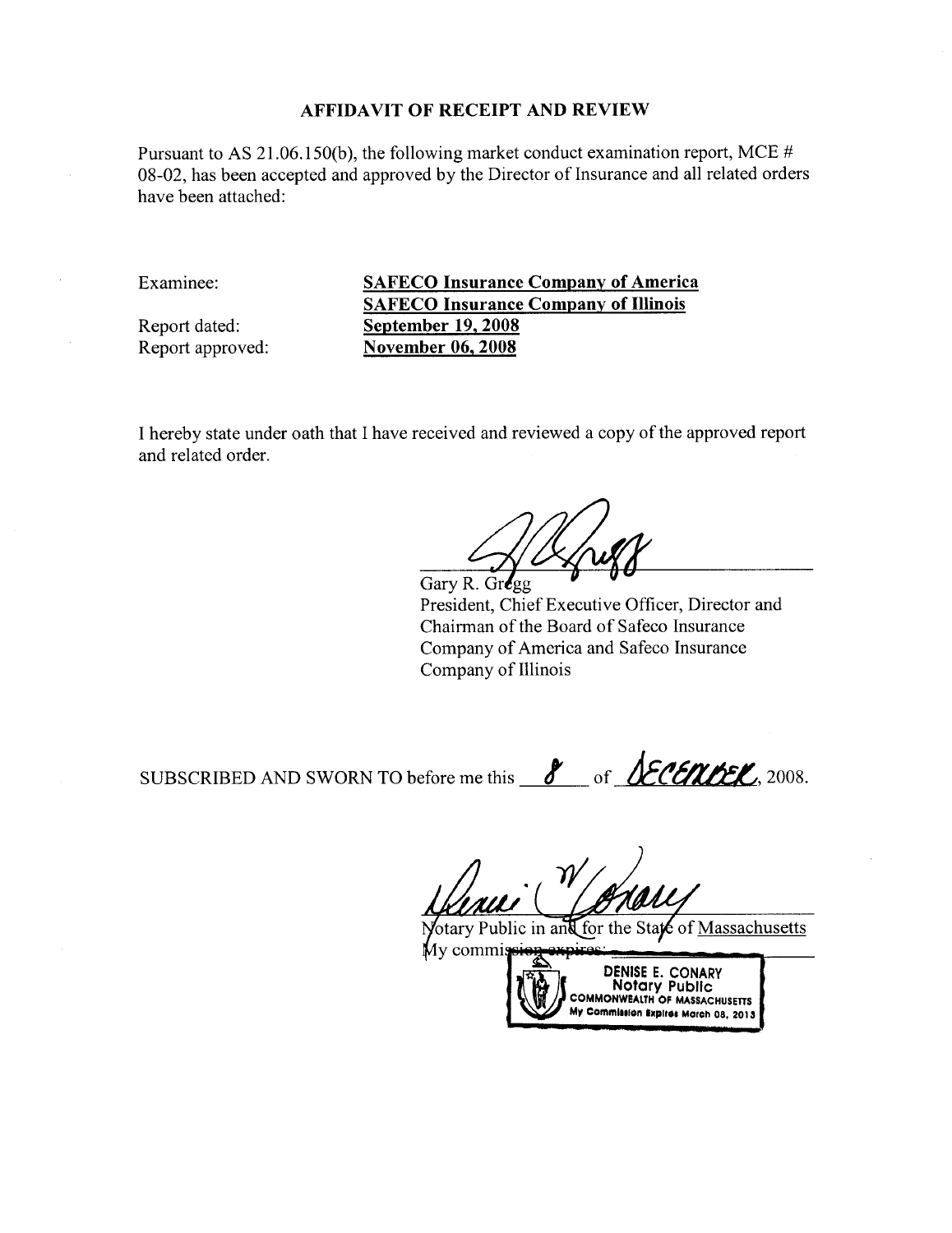Pursuant to AS 21.06.150(b), the following market conduct examination report, MCE # 08-02, has been accepted and approved by the Director of Insurance and all related orders have been attached:

Examinee:

Report dated: Report approved: **SAFECO Insurance Company of America SAFECO Insurance Company of Illinois September 19, 2008 November 06, 2008** 

I hereby state under oath that I have received and reviewed a copy of the approved report and related order.

Joseph Executive Vice President and Director of Safeco Insurance Company of America Executive Vice President of Safeco Insurance Company of Illinois

9th of Decem SUBSCRIBED AND SWORN TO before me this  $24$ , 2008.

Notary Public in and for the State of Massachusetts ี 115 My commission exploses: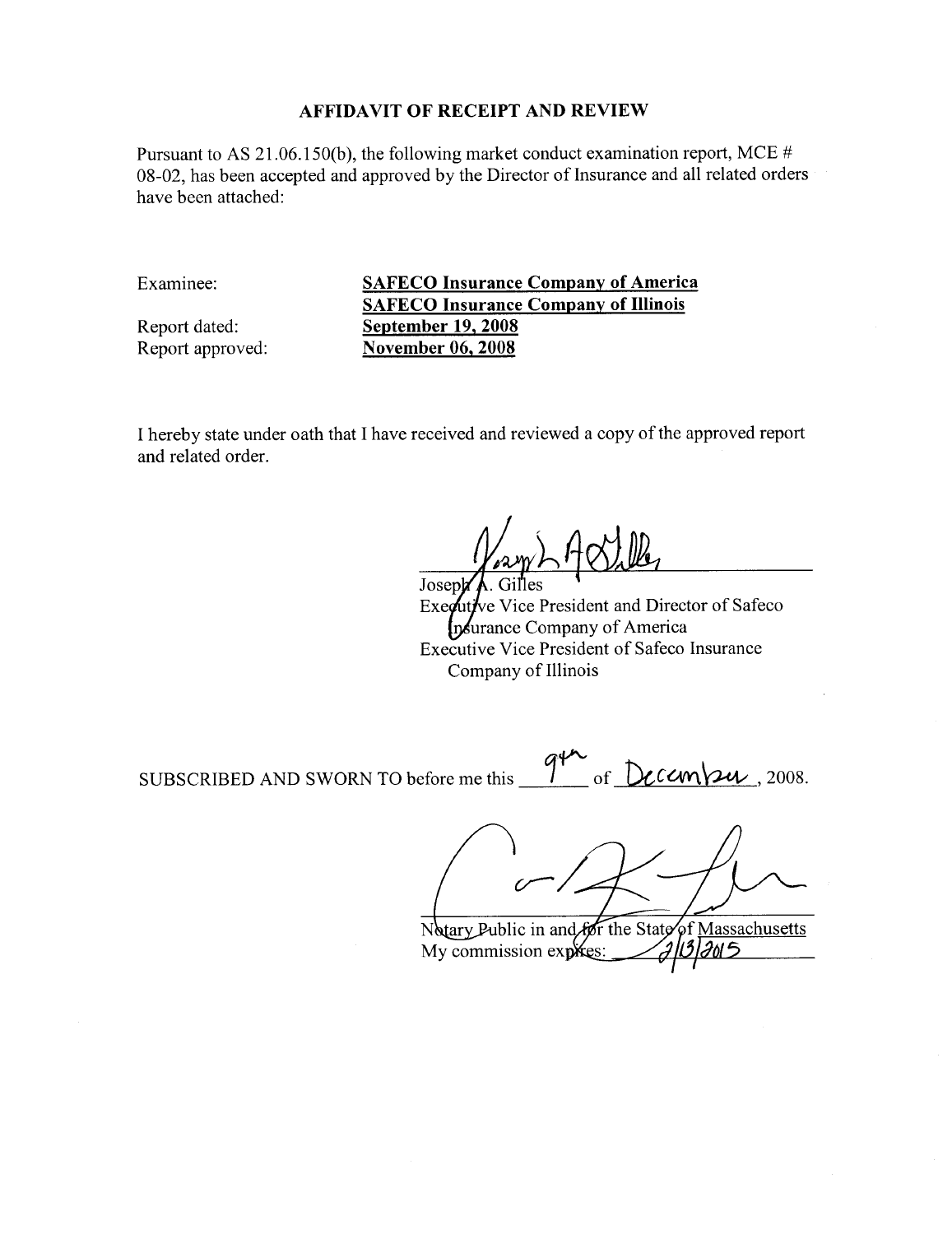Pursuant to AS 21.06.150(b), the following market conduct examination report, MCE # 08-02, has been accepted and approved by the Director of Insurance and all related orders have been attached:

Examinee:

Report dated: Report approved: **SAFECO Insurance Company of America SAFECO Insurance Company of Illinois September 19, 2008 November 06, 2008** 

I hereby state under oath that I have received and reviewed a copy of the approved report and related order.

Michael J. Fallon Chief Financial Officer, Treasurer and Director of Safeco Insurance Company of America Chief Financial Officer and Treasurer of Safeco Insurance Company of Illinois

SUBSCRIBED AND SWORN TO before me this  $l^{f^{\prime\prime\prime}}$  of  $D_{\prime\prime}$  (*MDM* 2008.

Notary Public in and for the State of Massachusetts My commission expires:  $\frac{2}{3}$  3  $\frac{2000}{3}$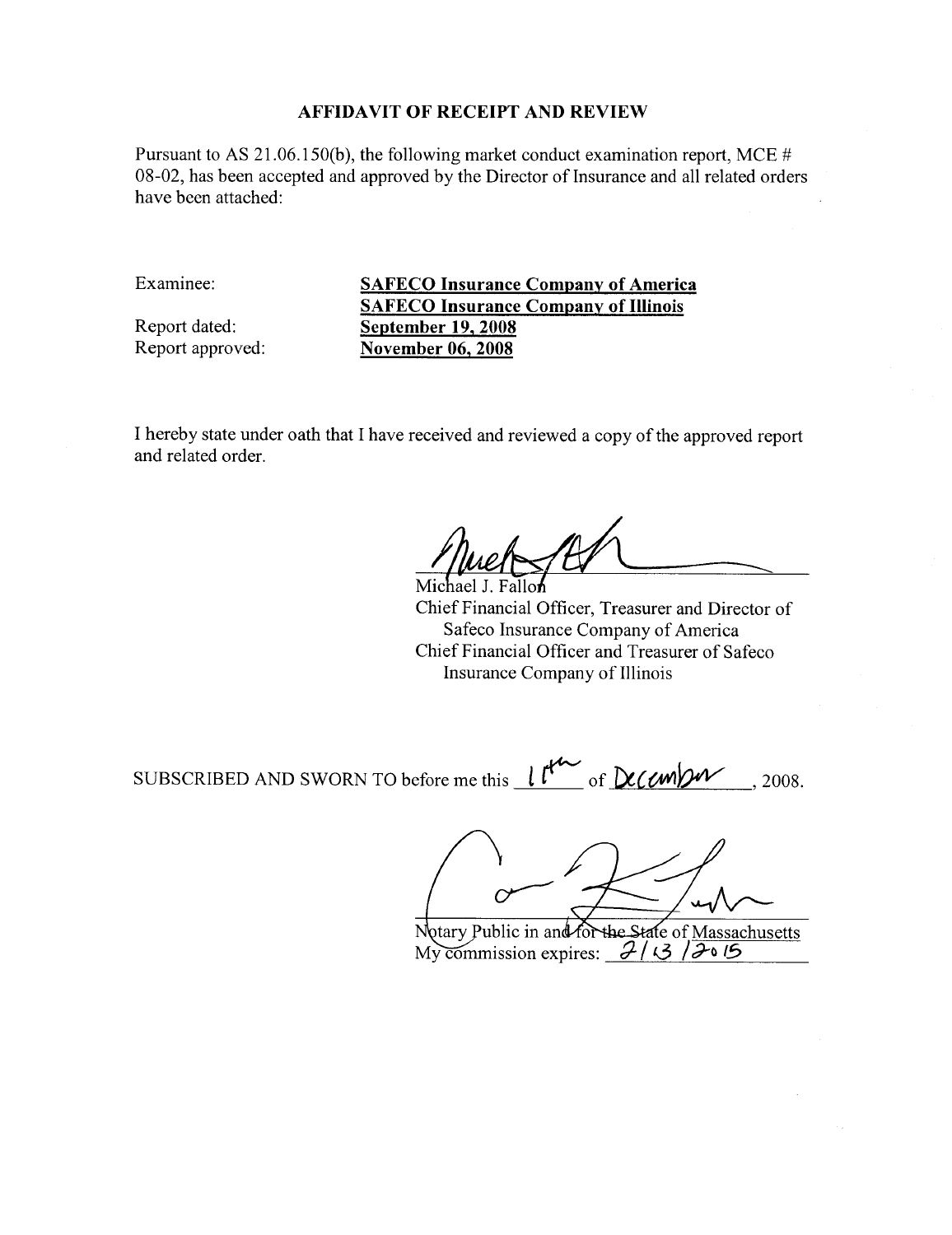Pursuant to AS 21.06.150(b), the following market conduct examination report, MCE # 08-02, has been accepted and approved by the Director of Insurance and all related orders have been attached:

Examinee:

Report dated: Report approved: **SAFECO Insurance Company of America SAFECO Insurance Company of Illinois September 19, 2008 November 06, 2008** 

I hereby state under oath that I have received and reviewed a copy of the approved report and related order.

 $\sigma$ 

Scott R. Goodby Chief Operating Officer, Executive Vice President and Director of Safeco Insurance Company of America Chief Operating Officer and Executive Vice President of Safeco Insurance Company of Illinois

SUBSCRIBED AND SWORN TO before me this  $\mathcal{B}^n$ of December, 2008.

[otary Public in and for the State of Massachusetts My commission expires:  $2/13/2015$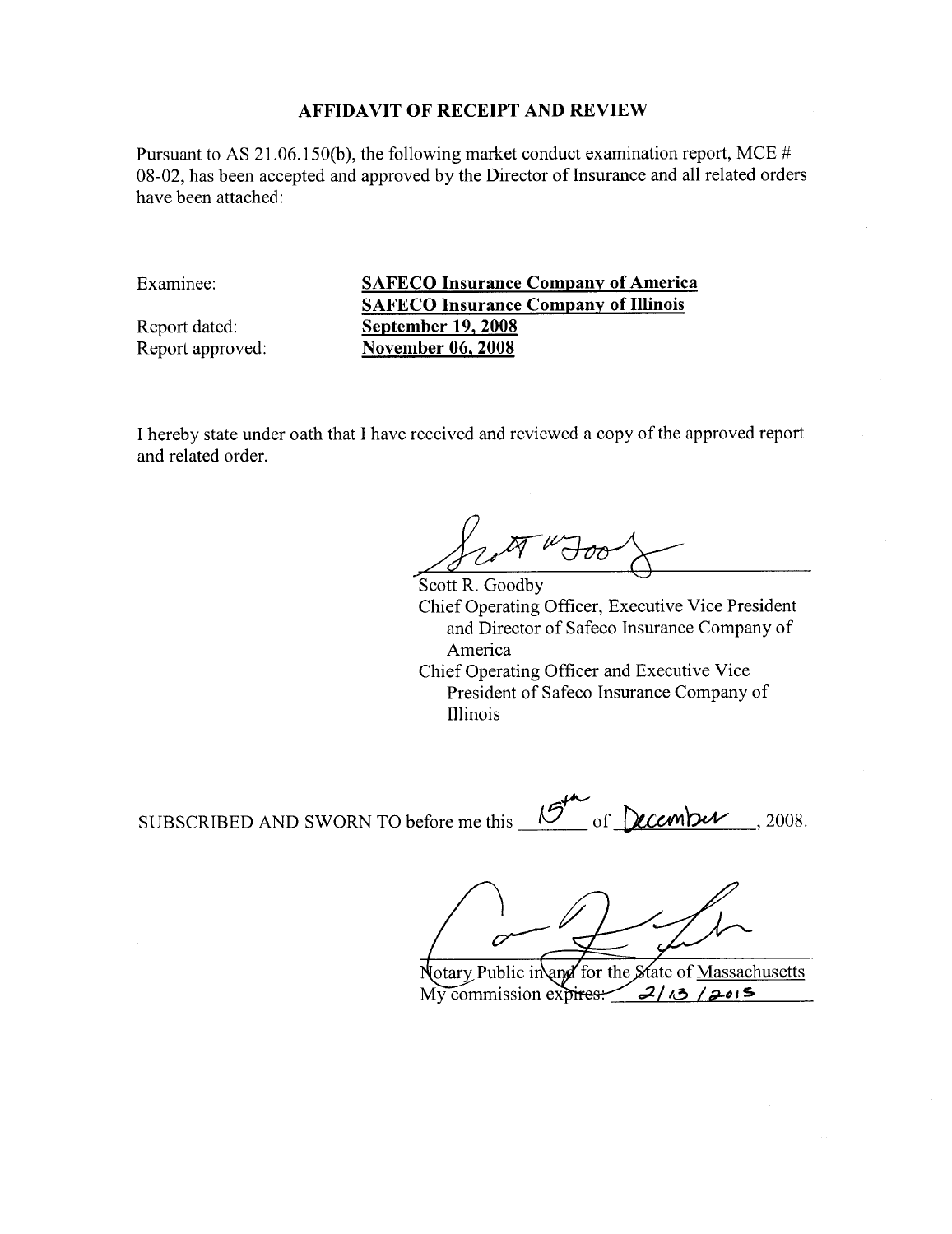Pursuant to AS 21.06.150(b), the following market conduct examination report, MCE # 08-02, has been accepted and approved by the Director of Insurance and all related orders have been attached:

Examinee:

Report dated: Report approved: **SAFECO Insurance Company of America SAFECO Insurance Company of Illinois September 19, 2008 November 06, 2008** 

I hereby state under oath that I have received and reviewed a copy of the approved report and related order.

Christopher C. Mangrield

Director of Safeconsurance Company of America

SUBSCRIBED AND SWORN TO before me this  $\sqrt{\delta}^{\frac{t_0}{2}}$  of  $\sqrt{\frac{D\epsilon c \epsilon_{mBE}}{2}}$ , 2008.

Mary S. Masterson

My commission expires:  $\sqrt{u} \le \sqrt{12.2009}$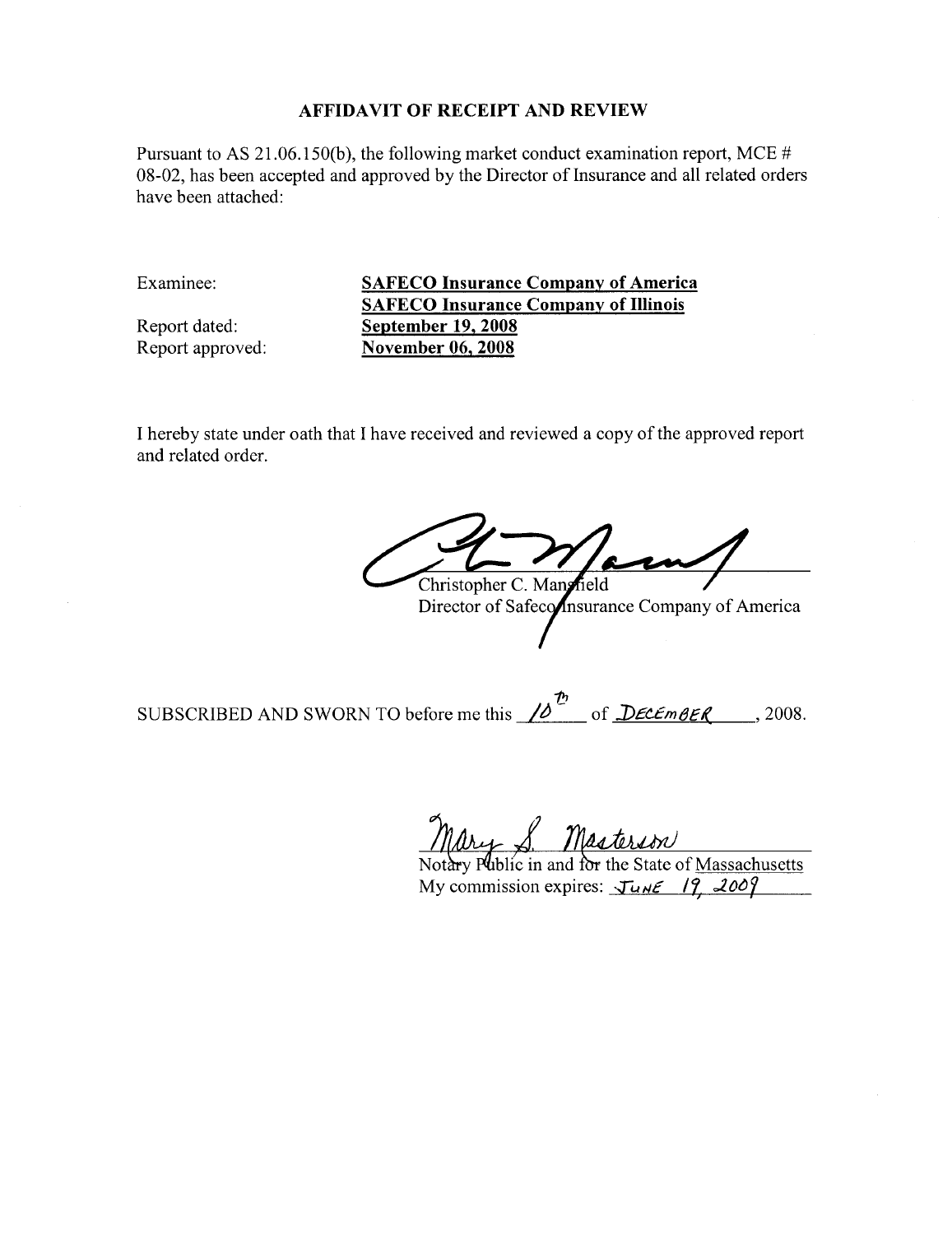Pursuant to AS 21.06.150(b), the following market conduct examination report, MCE # 08-02, has been accepted and approved by the Director of Insurance and all related orders have been attached:

Examinee:

Report dated: Report approved:

**SAFECO Insurance Company of America SAFECO Insurance Company of Illinois September 19, 2008 November 06, 2008** 

I hereby state under oath that I have received and reviewed a copy of the approved report and related order.

A. Alexander Fontanes Director of Safeco Insurance Company of America

SUBSCRIBED AND SWORN TO before me this 9 of <u>December</u>, 2008.

 $\ell \mathcal{A}$  and

Notary Public in and for the State of Massachusetts My commission expires:

ASHLEY L. MAZUR Notary Public Commonwealth of Massachusetts<br>My Commission Expires August 15, 2014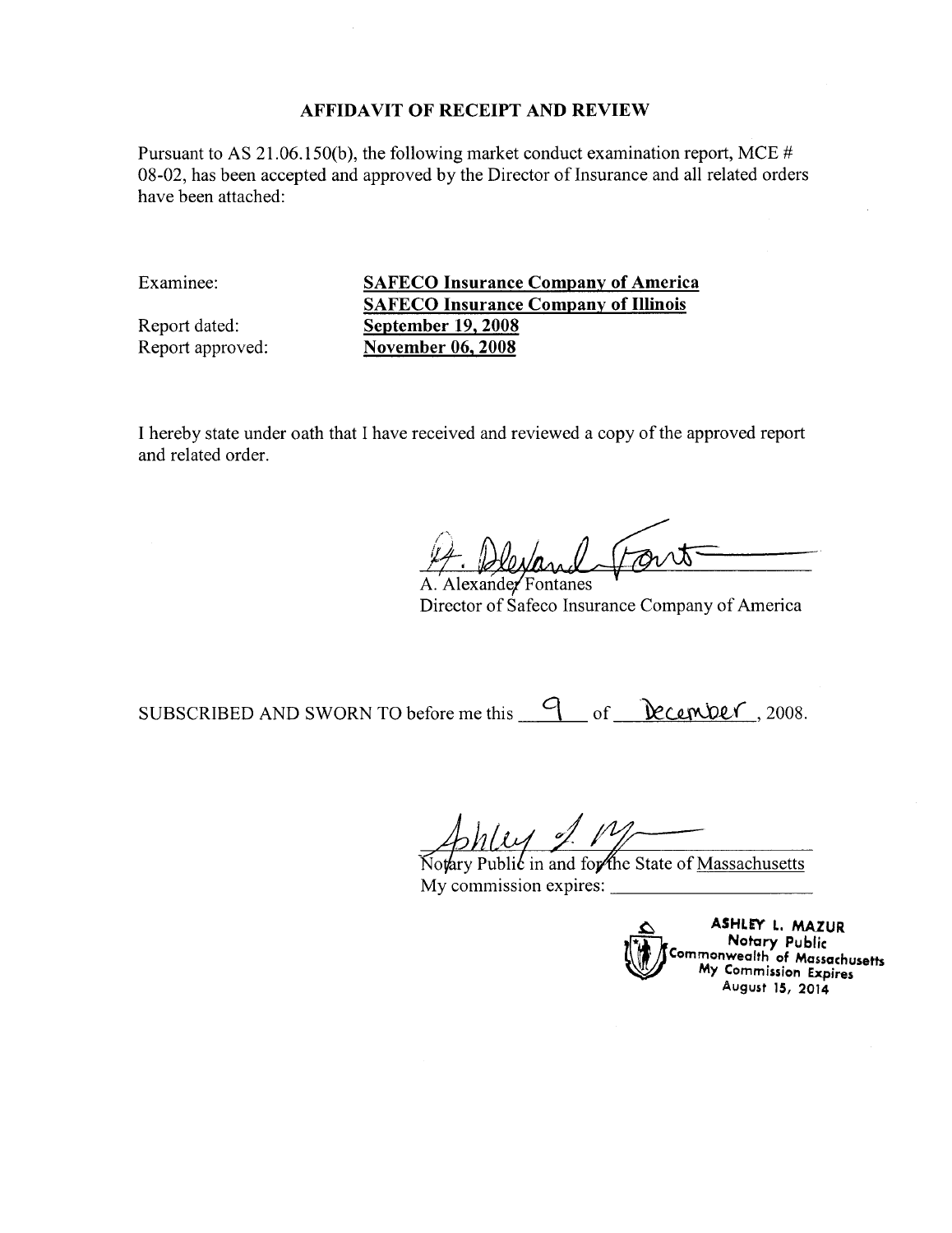Pursuant to AS 21.06.150(b), the following market conduct examination report, MCE # 08-02, has been accepted and approved by the Director of Insurance and all related orders have been attached:

Examinee:

Report dated: Report approved: **SAFECO Insurance Company of America SAFECO Insurance Company of Illinois September 19, 2008 November 06, 2008** 

I hereby state under oath that I have received and reviewed a copy of the approved report and related order.

loxk John D. I Director of Safeco Insurance Company of America

SUBSCRIBED AND SWORN TO before me this 8 of Decembel, 2008.

Rac E. Remoque

My commission expires:  $3 - \lambda 4 = - \lambda 0.15$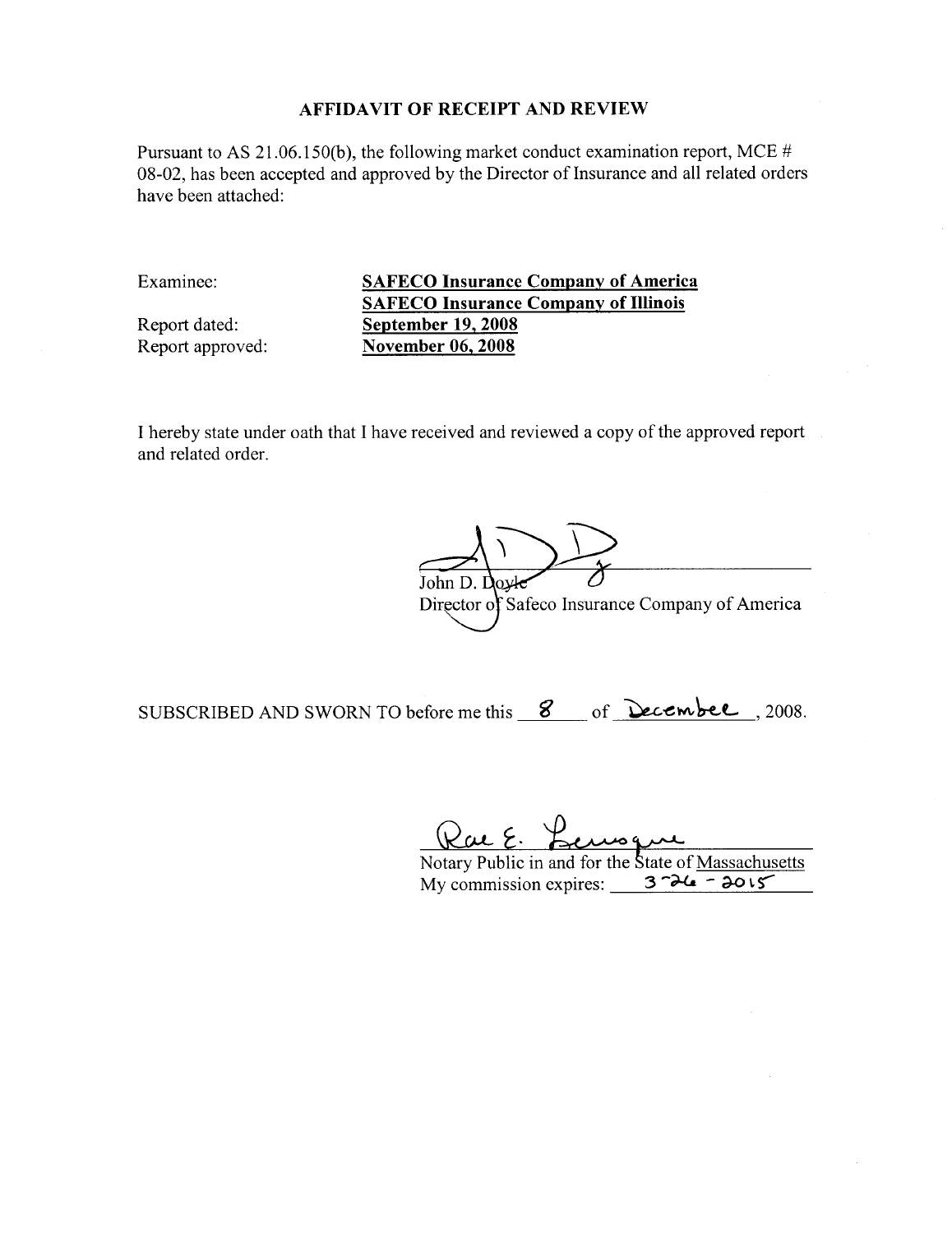Pursuant to AS 21.06.150(b), the following market conduct examination report, MCE  $#$ 08-02, has been accepted and approved by the Director of Insurance and all related orders have been attached:

Examinee:

Report dated: Report approved: **SAFECO Insurance Company of America SAFECO Insurance Company of Illinois** September 19, 2008 **November 06, 2008** 

I hereby state under oath that I have received and reviewed a copy of the approved report and related order.

Robert J. Brautigan Director of Safeco Insurance Company of Illinois

 $2009$ SUBSCRIBED AND SWORN TO before me this 5th of January 2008.

"OFFICIAL SEAL" **MARY JEAN RIBAUDO** NOTARY PUBLIC, STATE OF ILLINOIS My Commission Expires 11/19/2012

Mary Jean Robaudo<br>Notary Public in and for the State of <u>Illinoire</u>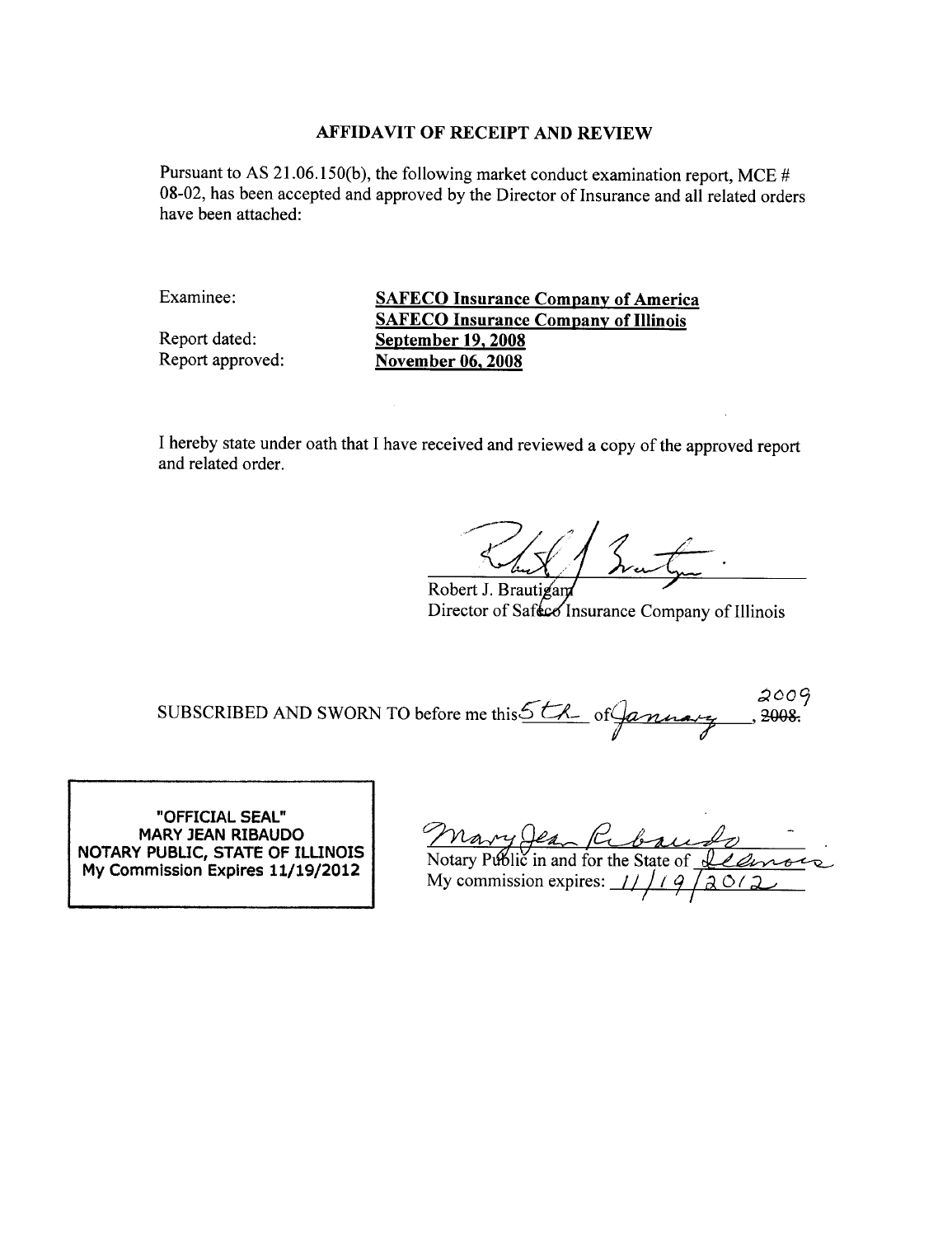Pursuant to AS 21.06.150(b), the following market conduct examination report, MCE # 08-02, has been accepted and approved by the Director of Insurance and all related orders have been attached:

Examinee:

Report dated: Report approved:

**SAFECO Insurance Company of America SAFECO Insurance Company of Illinois September 19, 2008 November 06, 2008** 

I hereby state under oath that I have received and reviewed a copy of the approved report and related order.

. Butler Mark

Director of Safeco Insurance Company of Illinois

SUBSCRIBED AND SWORN TO before me this 11th of December . 2008.



Benerley Car Theorer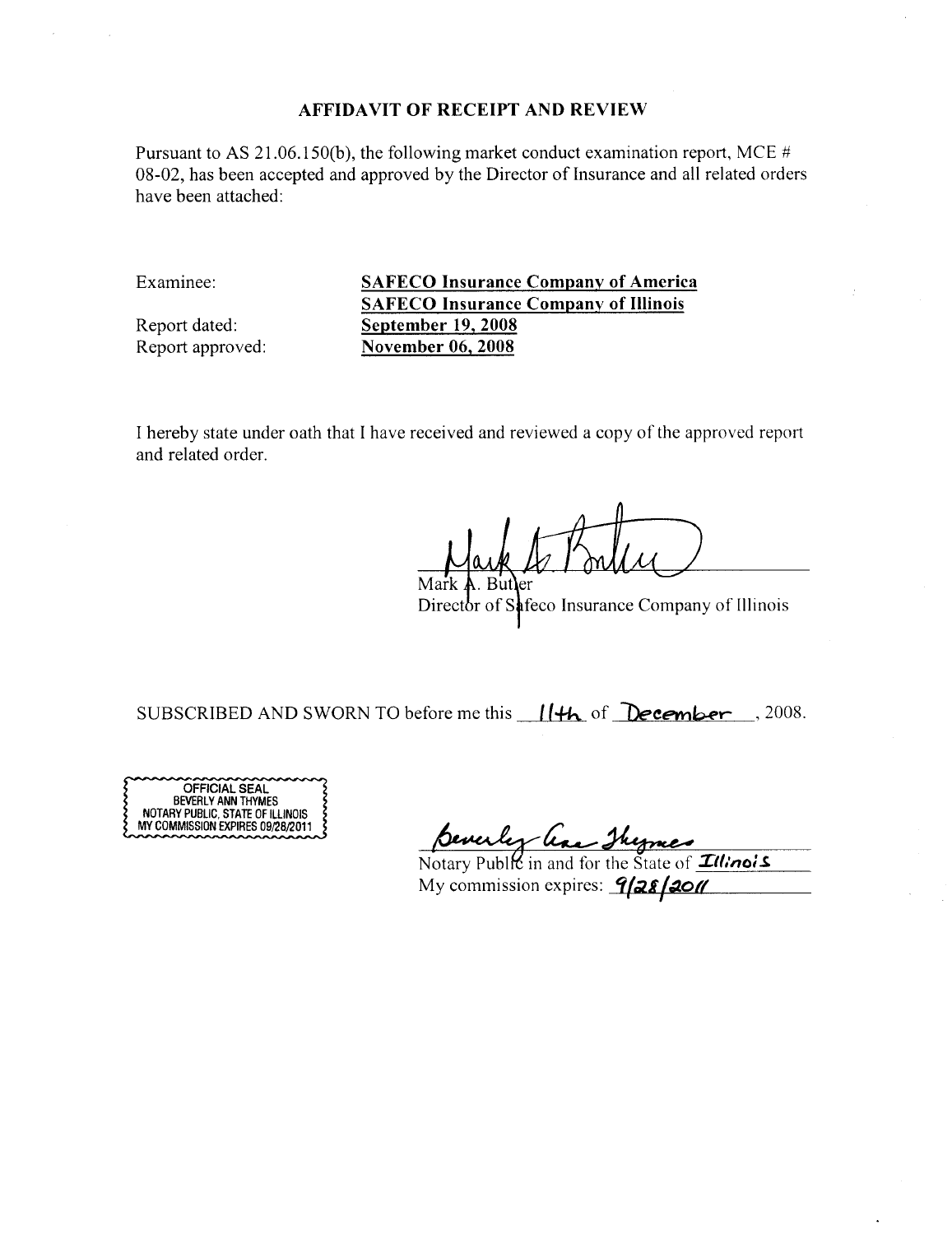Pursuant to AS 21.06.150(b), the following market conduct examination report, MCE  $#$ 08-02, has been accepted and approved by the Director of Insurance and all related orders have been attached:

Examinee:

Report dated: Report approved: **SAFECO Insurance Company of America SAFECO Insurance Company of Illinois September 19, 2008 November 06, 2008** 

I hereby state under oath that I have received and reviewed a copy of the approved report and related order.

Marv An⁄n Thaman Director of Safeco Insurance Company of Illinois

SUBSCRIBED AND SWORN TO before me this 17th of December, 2008.



Notary Public in and for the State of *Illinois* My commission expires: January 23, 2010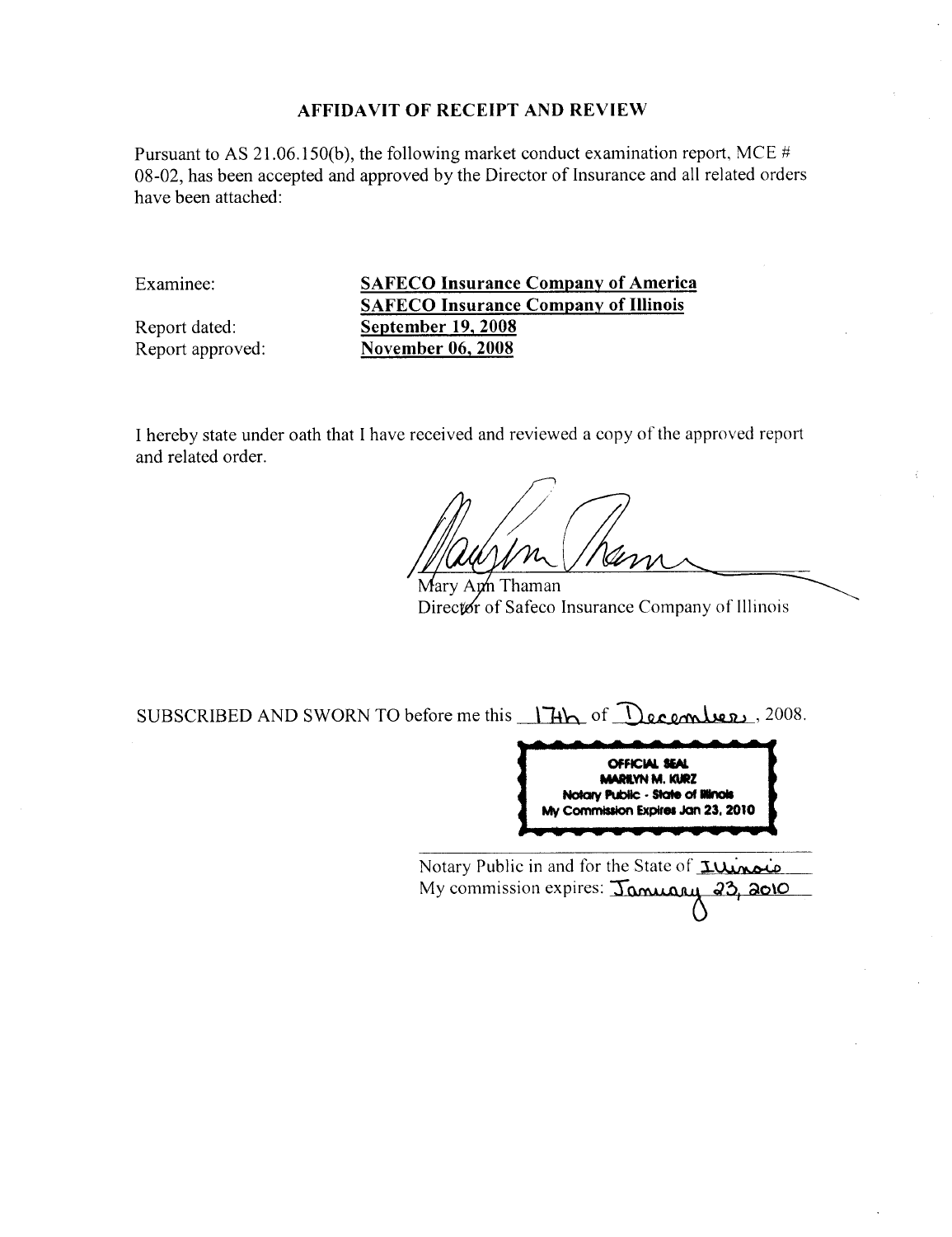# **STATE OF ALASKA DEPARTMENT OF COMMERCE COMMUNITY AND ECONOMIC DEVELOPMENT**

# **DIVISION OF INSURANCE**

# **REPORT OF LIMITED MARKET**

**CONDUCT EXAMINATION** 

**OF** 

# **SAFECO INSURANCE COMPANIES Seattle, Washington**

**MCE 08-02**



**Submitted by Christian F. Ulmann Market Conduct Analyst September 19, 2008**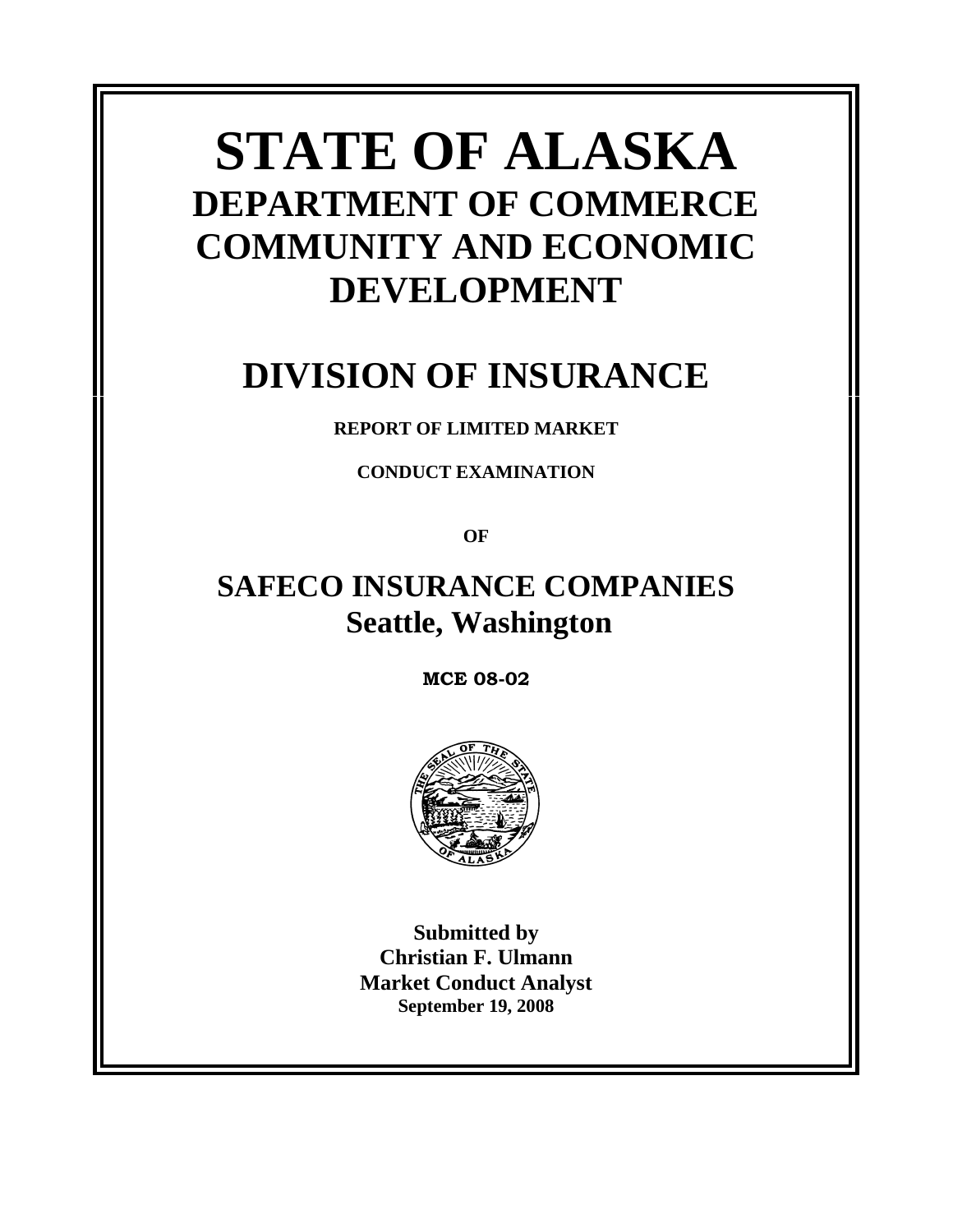# **TABLE OF CONTENTS**

### **PAGE**

| FIRST PARTY HOMEOWNERS PROPERTY CLAIMS FILE REVIEW4 |  |  |
|-----------------------------------------------------|--|--|
|                                                     |  |  |
|                                                     |  |  |
|                                                     |  |  |
|                                                     |  |  |
|                                                     |  |  |
|                                                     |  |  |
|                                                     |  |  |
|                                                     |  |  |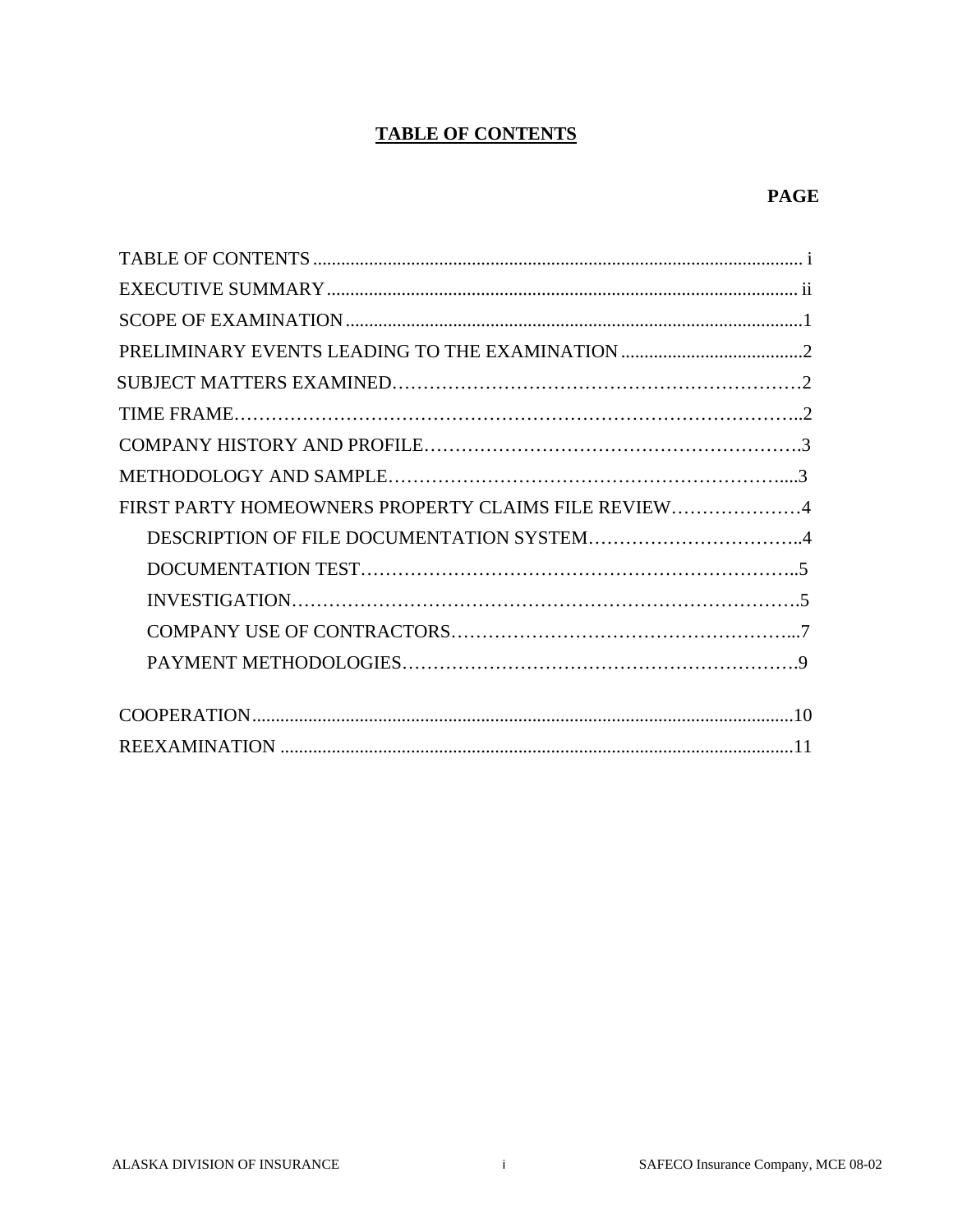# **Executive Summary**

This examination was called to review Safeco's processing of first party homeowner's property claims. This was a limited and narrow examination focused on four issues;

**Documentation.** The examiners reviewed the documentation procedures and systems of Safeco to evaluate, whether the files examined, contain all notes, papers documents, and similar material, and in sufficient detail that those relevant events and dates of those events, and all persons participating in those events, can be identified. The examiners found the files well documented**.** 

**Investigation, notice and timeliness**. The examiners focused on the adequacy and quality of Safeco's investigations of Alaska first party homeowner's claims. The examiners found one file that failed this test. As a result Safeco provided the examiners with a plan of operation to remedy the problems. The examiners issued a recommendation.

**Use of contractors, steering and referrals and determination of loss valuation.** The examiners evaluated whether there was evidence of steering or referrals to specific contractors repairing damaged property. The examiners found two cases where steering did occur. In general it is not an issue but seems to be an internal undefined practice that needs correction and consistency. The examiners made a recommendation to improve upon those matters.

**Payment Methodologies.** The examiners reviewed claim payments and checked when, to whom and under what conditions claims checks were issued. One of the concerns was also whether the interests of the policyholders were protected when payments were made directly to the contractors. The examiners found three cases where Safeco paid the contractors directly without having obtained a signed authorization to do so from the consumer. Further, Safeco did not assure that the damaged properties were repaired prior to issuing payments to the contractors. This is an inappropriate claims handling practice by Safeco and needs improvement. The examiners issued a recommendation regarding this issue.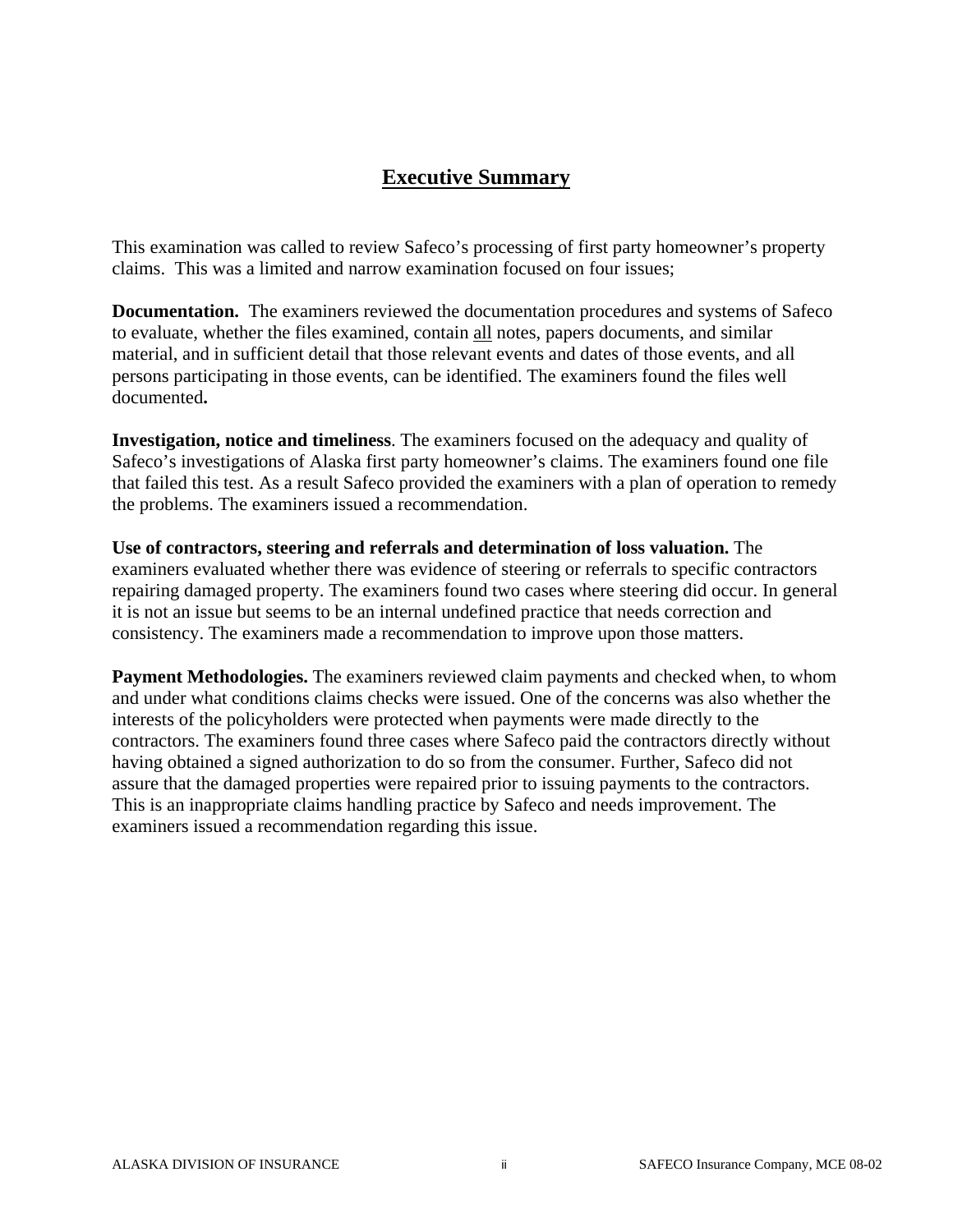September 19, 2008

Linda S. Hall, CPCU Director, Division of Insurance Department of Commerce, Community and Economic Development 550 West  $7<sup>th</sup>$  Avenue, Suite 1560 Anchorage, AK, 99501-3567

RE: Report of Market Conduct Examination MCE-08-01 NAIC # 24740 SAFECO Insurance Company of America AK COA # 996 NAIC # 39012 SAFECO Insurance Company of Illinois, AK COA # 8094

Pursuant to Alaska Statute (AS) 21.06.120-180, the Alaska Division of Insurance performed a limited and targeted market conduct examination of the SAFECO Insurance Company of America and SAFECO Insurance Company of Illinois (Safeco) on June 23rd through June 27th, in the company's Seattle, Washington Offices. The Examination team consisted of Christian F. Ulmann, Examiner-in-Charge (EIC), Donald E. Hale, Market Conduct Examiner, and H. Theodore Lehrbach, Chief Examiner of the Alaska Division of Insurance. All of the named examiners are employees of the State of Alaska.

#### **SAFECO INSURANCE COMPANIES MCE 08-02**

#### **SCOPE OF EXAMINATION**

This examination was called to review Safeco's processing of first party homeowner's property claims. This was a limited and narrow examination focused on four issues;

- 1. **Documentation.** The examiners evaluated the adequacy and quality of Safeco's documentation of files.
- 2. **Investigation, notice and timeliness**. The examiners focused on the adequacy and quality of Safeco's investigations of Alaska first party homeowner's claims.
- 3. **Use of contractors, steering and referrals and determination of loss valuation.** The examiners evaluated whether there was evidence of steering or referral to specific contractors repairing damaged property.

ALASKA DIVISION OF INSURANCE 1 1 SAFECO Insurance Company, MCE 08-02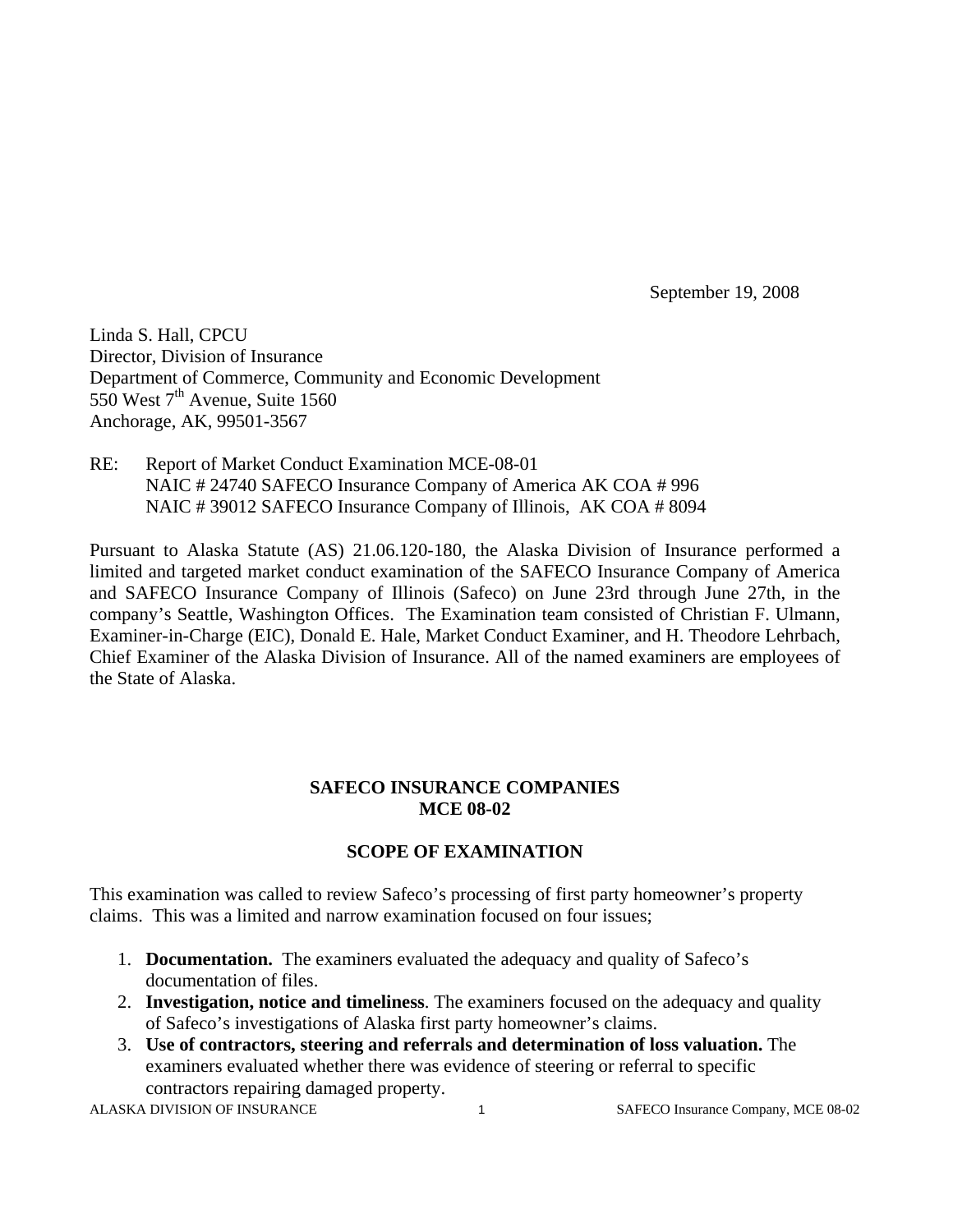4. **Payment Methodologies.** The examiners reviewed the claims payments and checked when and to whom the checks were issued. Further, the examiners evaluated whether the interests of the policyholders were protected when payments were made directly to the contractors.

#### **PRELIMINARY EVENTS LEADING TO THE EXAMINATION**

Historically, the Alaska Division of Insurance has attempted to resolve concerns and disputes with insurers doing business in Alaska through more informal and flexible approaches that have recently been described and formalized in the 2007 versions of the NAIC Market Regulation Handbook, Volume I, "Continuum of Regulatory Responses," Chapter 2.

Alaska has always sought to approach licensed insurers with an attitude of cooperation. When problems arise, the Division prefers to communicate informally with insurers to discuss market practices, and to try and create solutions to the unique challenges that exist in the Alaskan market. The Alaska Division of Insurance will be as cooperative as possible to assure a fair and equitable environment for both the insurer and the Alaskan consumer.

With that historical perspective in mind, this examination resulted from such efforts. On June 20, 2007, Safeco representatives met in Anchorage with the Director and Division Staff in an attempt to resolve issues identified to Safeco in early 2007. Several of the issues were addressed by the company at that time or shortly thereafter. However, the Director remained concerned about some other issues that were common themes in several consumer complaints filed against the company, and those issues, mentioned above, became the focus of the examination.

This Examination of Safeco was conducted in accordance with the procedures outlined in the 2007 Market Regulation Handbook adopted by the National Association of Insurance Commissioners (NAIC).

#### **SUBJECT MATTERS EXAMINED**

The focus of this Market Conduct Examination was to provide insight into Safeco's handling of first party homeowners claims and whether it was in compliance with applicable statutes and regulations. Therefore, the examiners had to become familiar with the company's claim handling procedures for the homeowners business. In addition to policy manuals and internal procedures, the examiners also reviewed corresponding policy forms for coverage, exclusions and nonstandard provisions. The examiners reviewed the methods for processing claims from the point of notification from the consumer to the conclusion of the claim. Finally, the examiners evaluated the procedures and controls Safeco had in place to assure that a claim is properly handled and that Safeco's standards comply with Alaska Statutes and Regulations.

#### **TIME FRAME**

The examination period covered claims that were in an open status from January 1, 2005 to April 30, 2008.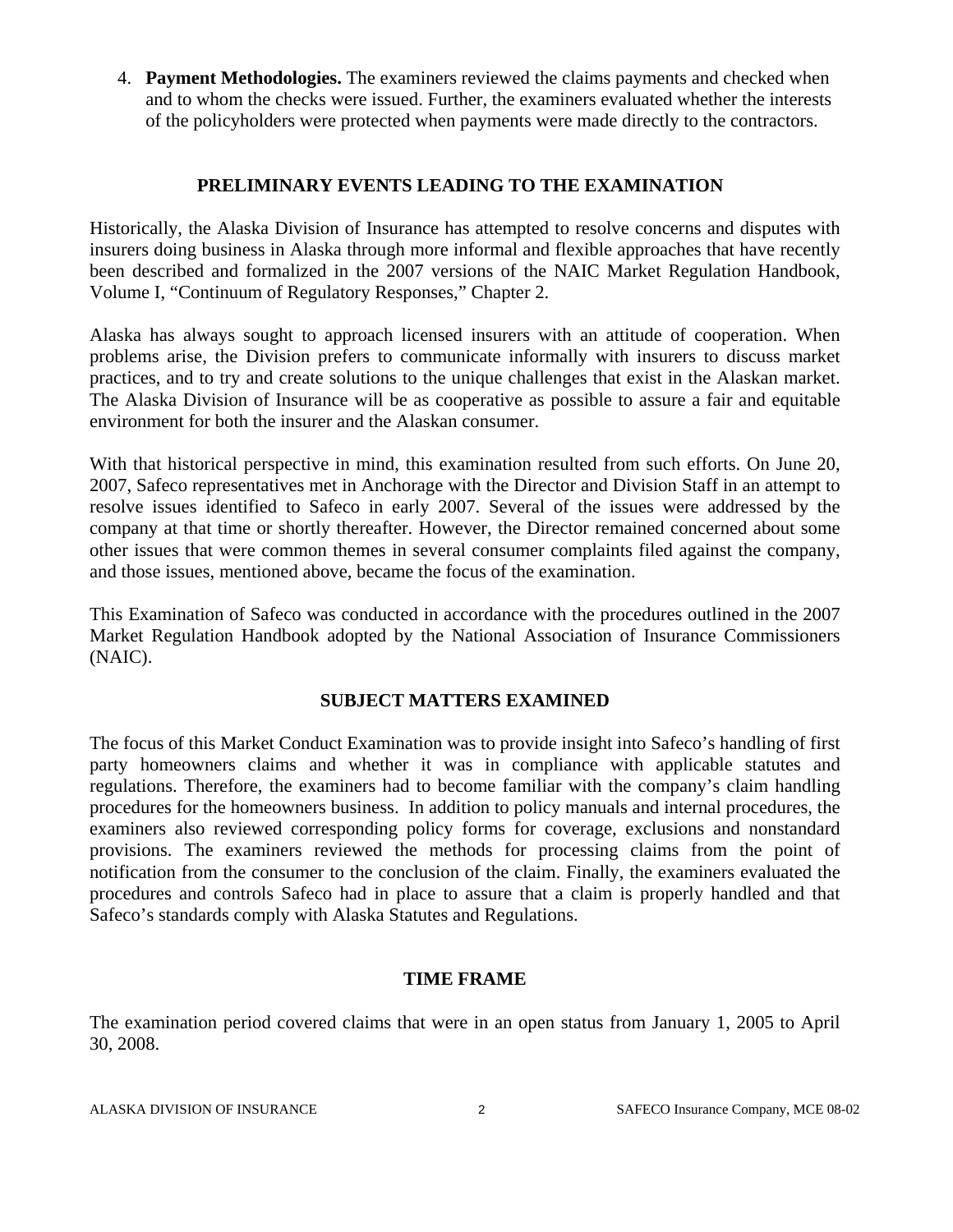#### **COMPANY PROFILE AND CLAIMS OPERATIONS**

SAFECO writes personal automobile, homeowners, and commercial coverages for small, medium and large accounts. The following Companies were the subjects of this Market Conduct Examination:

| SAFECO Insurance Company of America  | NAIC # 24740 |
|--------------------------------------|--------------|
| SAFECO Insurance Company of Illinois | NAIC #39012  |

Both companies are licensed and admitted in the State of Alaska.

After initiating this examination, it was determined that only one company would be the subject of this review as all of the homeowners policies were written in that single company, Safeco Insurance Company of America. The general name of Safeco will be used throughout this examination report to denote that particular company.

The structure of the claims department includes managers and adjusters grouped into teams that are disbursed in many locations, Seattle, Spokane, Portland, Denver, various cities in California, and the Catastrophic claims events office in Richardson, Texas. The examiners visited the Seattle office. During the review of files, the examiners reviewed files that were partially handled by the other named offices and then transferred to the Seattle office for further handling. All of these offices operate the same claims system. Safeco takes good advantage of current technology.

The Safeco "Large Loss" team shows excellent response times to claims. The onsite inspections by the field representatives and their use of independent adjusters as well as their use of cause and origin experts are very efficient.

The adjusters are fairly consistent in their use of standard estimator systems, and Safeco does not appear to be relying heavily on contractors to do their estimate work. Each file seems to have either a field representative's estimate or an independent adjuster's estimate, with the inclusion of a contractor's estimate as an additional back up. Their estimating skills are strong and appear to be reasonably applied with enough flexibility to address a variety of circumstances.

In general, files reviewed indicate that Safeco communicates well with their policyholders and insureds, with a few exceptions that caused some difficulties. Overall, they appeared to be able to resolve disputes or policyholder concerns timely and with courtesy. They have a back up system where the primary adjuster can go to a manager who can provide assistance or they can enlist a "specialist" to help them in a particular field. They have a quality control program; primarily with respect to checking on the accuracy and adequacy of estimates.

#### **METHODOLOGY AND SAMPLE**

The examination was initiated by reviewing procedure manuals, claims adjuster's training manuals, and holding a series of meetings with the Safeco claims management team as well as appropriate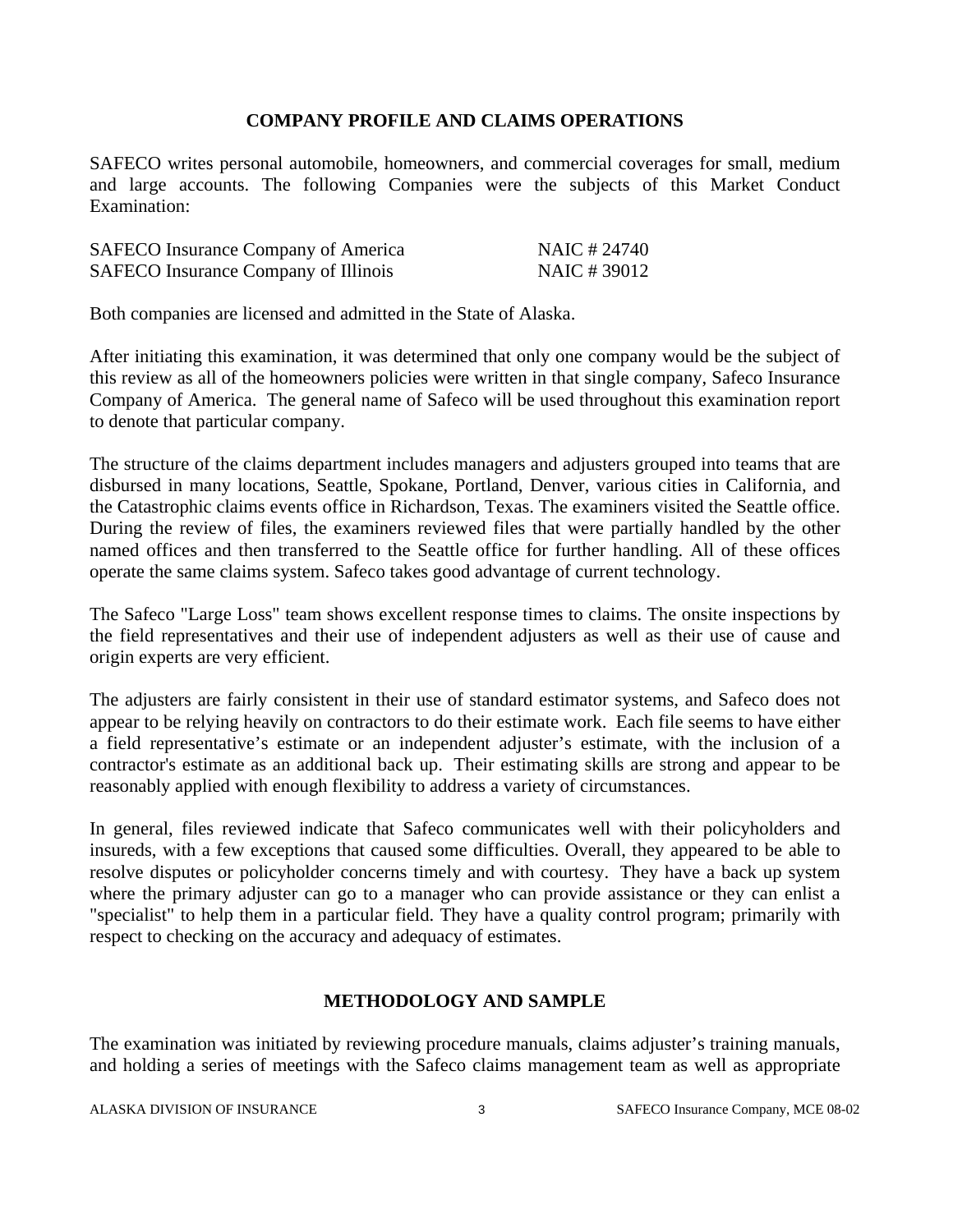company staff focused on claims handling. In addition, Safeco made claims management staff available to the examiners to answer questions as they arose.

The examiner's goal was to develop a comprehensive understanding of the company's claims handling procedures for first party homeowners' property claims. Safeco provided the examiners with an excel list containing claims information on over 1000 first party homeowners' property claims files. The examiners selected and reviewed 50 files out of this sample. Special attention was given by the examiners to obtain a sample reflecting the wide spectrum of the various classes of Safeco's homeowner's property claims. These included: Denied, closed-without-payment, and paid claims for first-party homeowner's property claims.

The examiners reviewed 50 homeowners claim files (some were condominium owners claim files) that were selected within three general categories to include: Severity of losses, age of claim, and a broad sampling from the listing of individual claim handlers.

With Verification Memoranda, the examiners brought all matters of concern to the attention of Safeco. Safeco staff responded to all inquires. The fieldwork phase of this examination was closed on August 04, 2008.

#### **FIRST PARTY HOMEOWNERS' PROPERTY CLAIMS FILE REVIEW**

#### **Description of File Documentation System**

Safeco has done an exceptional job with its online claims system, (COMPASS Virtual Office). It is easy to use and fully electronic, with a few exceptions where they have a paper file needed to hold documents such as architectural or engineering plans that are too large to scan. It took only a little time to become familiar with its layout, and it was quite easy to use and navigate.

Through one main program interface the reviewer/examiner can easily view a summary on the claim, all parties involved with the claim, all correspondence, documents and file notes, and all claim payments. The summary page describes in short the nature of the claim and the cause of the insured damage. The involved parties screen tells the examiner who is involved in this claim and what their function is and includes the addresses of the parties, which is important in evaluating to whom checks may have been sent.

The next screen is the documentation screen. Here examiners can review every document associated with the claim. This section also provides the user with the rationale for decisions made and details for all actions taken. This screen contains file notes, reports of contacts and all other documents (letters, emails, email attachments, and independent adjuster's reports). The system does not allow a deletion of formerly stored documents. It only allows for the document to be shown as not active anymore under a separate heading. This prevents document removal.

The payment screen is the last of the four screens and contains information as to when, how much and to whom payments have been made as well as the kind of coverage. It also contains information regarding any other payments, such as for Private Property and payments to adjusters and Mitigation contractors.

ALASKA DIVISION OF INSURANCE 4 SAFECO Insurance Company, MCE 08-02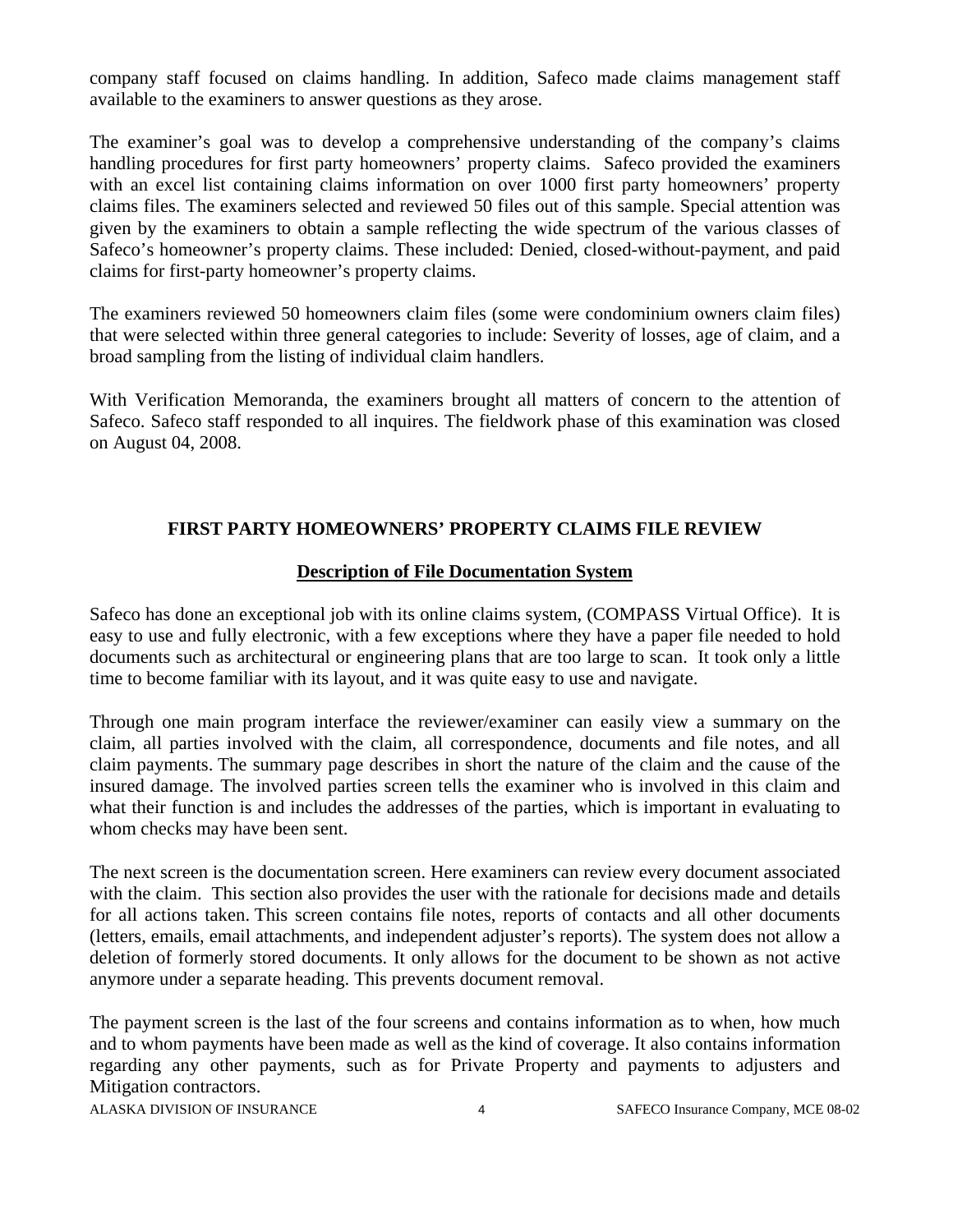In addition, the examiners can, while reviewing a claim, at anytime click on the Safeco logo and obtain all of the policy information. With this feature, the examiners can evaluate the correctness of the claims handling in relation to the coverage provided by the policy. This screen contains the complete policy, any endorsement and additional or reduced coverage features. Safeco claims staff use this screen to verify coverage for a claim.

Through their general system, the examiners had access to Safeco's claim handling instructions and specific instructions regarding how to handle and pay a claim. Safeco also has very helpful online tools; "The Safeco Way" which is the modern substitute for the old "claims manual." The examiners spent some time reviewing the online "tools". The "tools" are well organized and contain back up links to similar or related topics on claims handling and/or coverage issues.

#### **Documentation Test**

Alaska Regulation 3 AAC 26.030 requires that all files examined, contain all notes, papers documents, and similar material, and be in sufficient detail so that relevant events and the dates of those events, and all persons participating in those events can be identified. The examiners found the files well documented. The examiners determined that Safeco is in compliance with 3 AAC 26.030.

#### **Investigation**

The examiners found that Safeco's systems and procedures, with very few exceptions, were consistently followed, which provided for smooth claims handling. In most reviewed claim files, Safeco consistently and properly provided claim-acceptance/denial notices within 15 days, and completed the investigation within 30 days. The examiners observed that Safeco handles claims with no delays and operates in general within the time limits provided by Alaska Statues and Regulations. However, the examiners found one file, where the time frames required in Alaska Regulations 3AAC26.050 and 3AAC26.070 were violated.

Alaska Regulation 3 AAC 26.050, Standards for prompt investigation of claims, states in relevant part:

*(a) Any person transacting a business of insurance who participates in the investigation, adjustment, negotiation, or settlement of a claim shall promptly undertake the investigation of a claim after notification of the claim is received, and shall complete the investigation within 30 working days, unless the investigation cannot reasonably be completed using due diligence.* 

(*b) Unless the notification of a claim is in the form of a suit, demand for arbitration, application for adjudication, or other pleading, or the claim becomes the subject of such litigation within 30 working days, the person transacting the business of insurance shall give written notification to the claimant that specifically states the need and reasons for additional investigative time and also specifies the additional time required to complete the* 

ALASKA DIVISION OF INSURANCE 5 5 SAFECO Insurance Company, MCE 08-02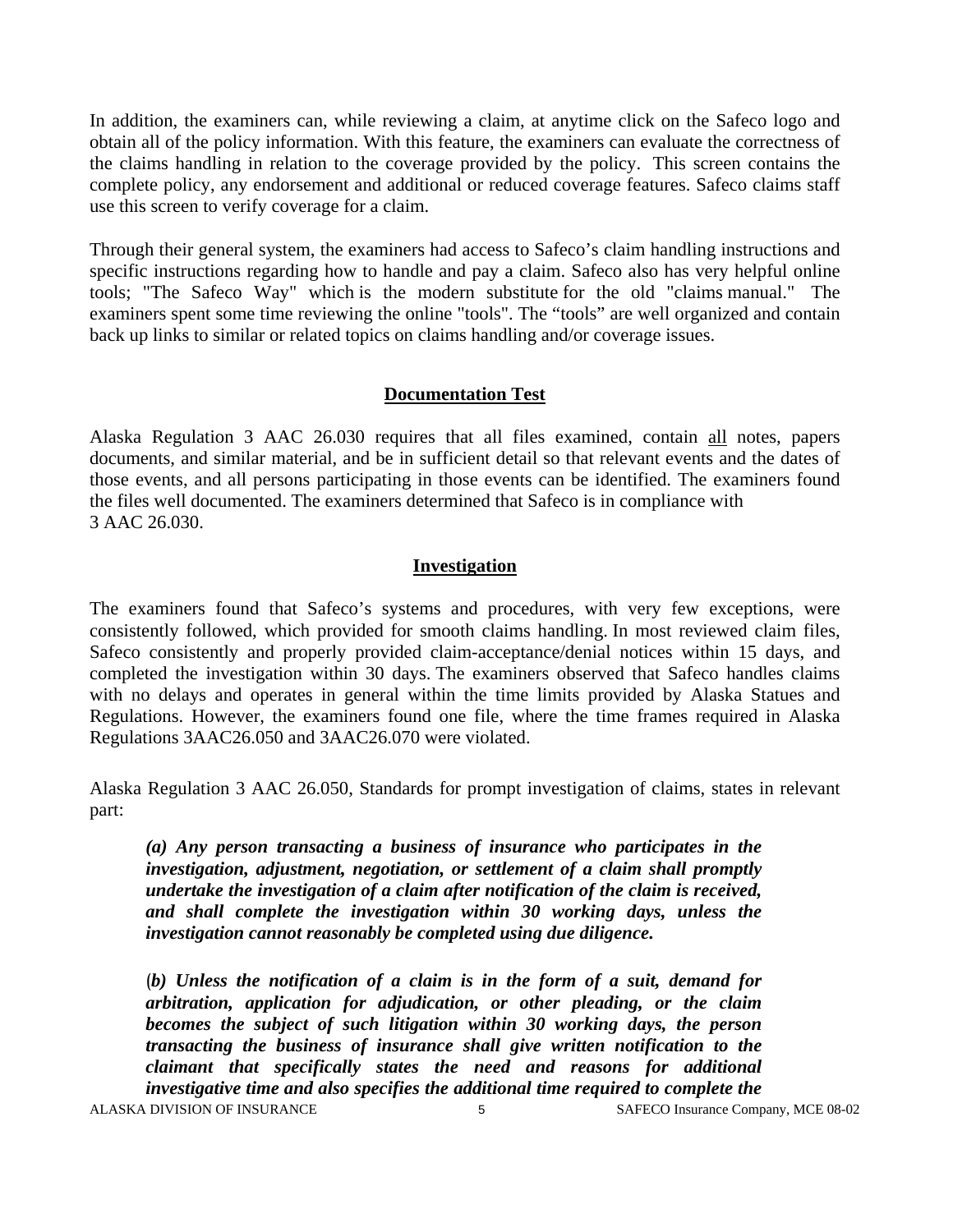*investigation. That notification shall be given no later than the 30th working day after notification of the claim is first received.* 

Further, Alaska Regulation 3AAC26.070 Standards for prompt, fair, and equitable settlements, states in relevant part:

*(a) Any person transacting a business of insurance who participates in the investigation, adjustment, negotiation, or settlement of a first-party claim:* 

*(1) shall advise a first-party claimant in writing of the acceptance or denial of the claim within 15 working days after receipt of a properly executed statement of claim, proof of loss, or other acceptable evidence of loss unless another time limit is specified in the insurance policy, insurance contract, or other coverage document; payment of the claim within this time limit constitutes written acceptance; a written denial of the claim must state the specific provisions, conditions, exclusions, and facts upon which the denial is based; if additional time is needed to determine whether the claim should be accepted or denied, written notification giving the reasons that more time is needed shall be given to the first-party claimant within the deadline. While the investigation remains incomplete, additional written notification shall be provided 45 working days from the initial notification, and no more than every 45 working days thereafter giving the reasons that additional time is necessary to complete the investigation; if there is a reasonable basis supported by specific information for suspecting that a first-party claimant has fraudulently caused or wrongfully contributed to the loss, and the basis is documented in the claim file, this reason need not be included in the written request for additional time to complete the investigation or the written denial; however, within a reasonable time for completion of the investigation and after receipt of a properly executed statement of claim, proof of loss, or other acceptable evidence of loss, the first-party claimant shall be advised in writing of the acceptance or denial of the claim… .* 

The examiners determined that Safeco violated the claims notice requirements as discussed in the above mentioned regulations. Safeco did not complete the investigation in the first 30 working days as required by 3AAC26.070 (a) and did not provided the claimant with the appropriate notice and reason that additional time to investigate this claim was needed according to 3AAC26.070 (b). After the expiration of 45 working days from the initial notification, the notice required by 3AAC26.070 (a) (1) was not provided either.

Safeco admitted to these violations. In response to the examiners inquiry of how they intend to prevent such a reoccurrence, Safeco responded on July 08, 2008, by stating:

> *We have reviewed the file in question in its entirety and agree that there are concerns and opportunities for improvement; however, we do believe these issues to be isolated to this claim and specific to this examiner. The manager of the employee has provided direct feedback and coaching with regards to maintaining*

ALASKA DIVISION OF INSURANCE 6 6 SAFECO Insurance Company, MCE 08-02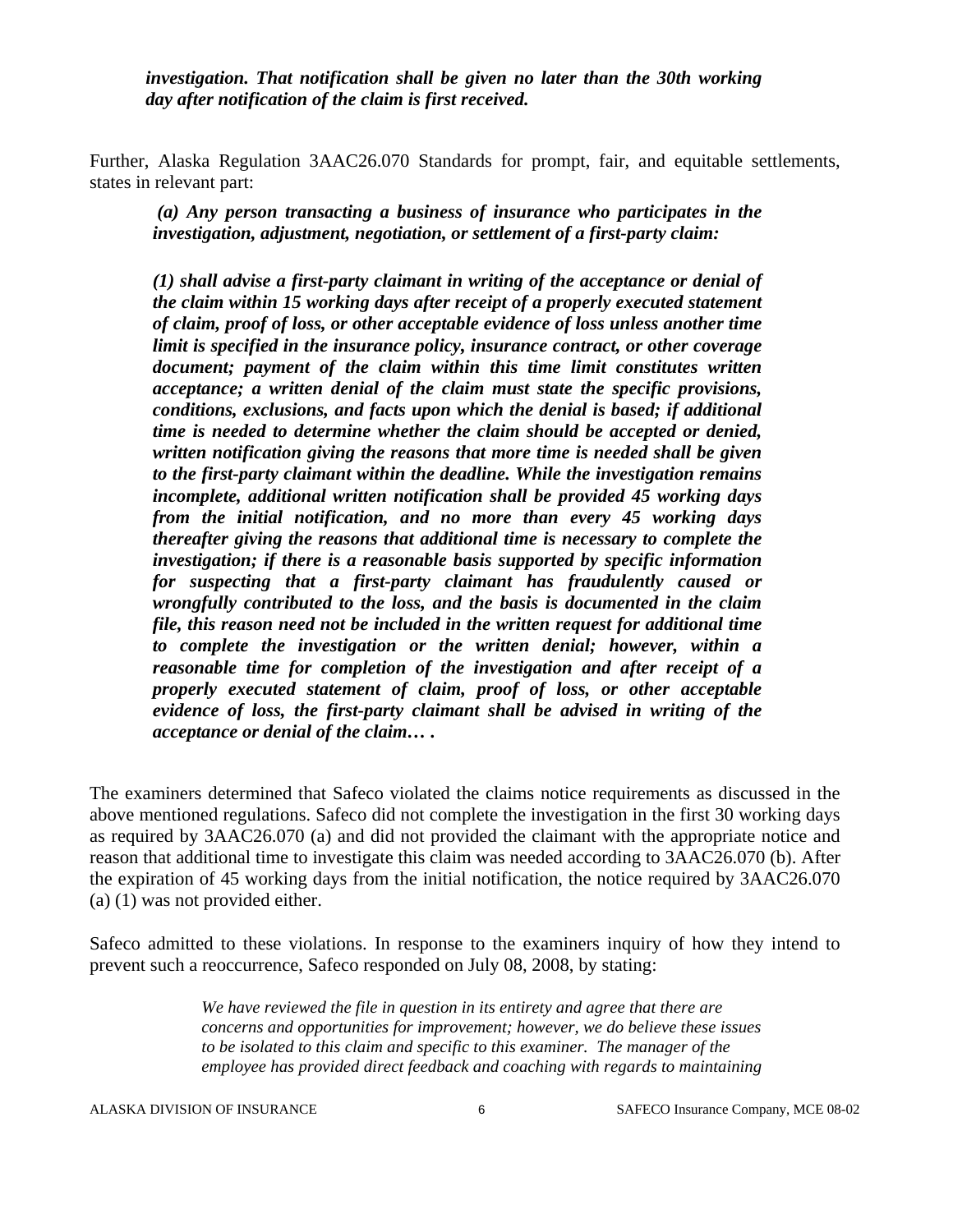*timely and continuous communication with the customer and early explanation of internal policy limits.* 

*The examiner has issued the actual cash value payment, inclusive of the applicable policy limits for jewelry to the insured. The examiner will extend the replacement cost deadline to August 30, 2008, to accommodate the consumer's ability to replace items and claim any recoverable depreciation. The examiner will speak with the insured to go over the payment worksheet utilized to issue the payment and discuss their replacement cost options. The dwelling exposures appear to have been paid; however, the examiner will go over the payments issued and confirm there are no other outstanding issues.* 

*The claims department will continue to coach and provide feedback to examiners on skills exhibiting proactive file handling. The examiners all recently attended Best Practices training to reinforce the Best Practices to be followed in claims adjusting. We believe the continued training; coaching and one on one feedback when issues arise will help provide a safeguard for any ongoing issues.* 

#### **Recommendation # 01**

**The examiners recommend that Safeco implement procedures and controls to assure that their employees consistently follow their "Best Practices" protocol. Although Safeco did pass most of the test applications, there are mentioned shortcomings in this report that could be remedied through training and the inclusion of specific instructions within Safeco's online toolbox system. The examiners further recommend that Safeco employees be educated regarding the time frame requirements in investigating a claim and the required communication as required by Alaska Regulations 3 AAC 26.050 and 3 AAC 26.070 and implement procedures and controls accordingly.** 

#### **Recommendation # 02**

**The examiners recommend that Safeco implement procedures and controls to assure that their employees consistently follow the time frames and notice requirements as required by Alaska Regulations 3 AAC 26.010–3 AAC 26.300, "Unfair Claims Settlement Acts or Practices" and present the Alaska Division of Insurance with a plan of operation to assure compliance with the regulations.** 

The examiners suggest that this plan of operation be presented by Safeco to the Division within six weeks after the adoption of this report.

#### **Company use of Contractors**

The examiners requested a review of all contract agreements that Safeco had in place for the examination period. The examiners found the contracts to be in order with required work performance standards stated in the contracts. There were no noted specific requirements to use the contractor(s) on any particular loss or territory.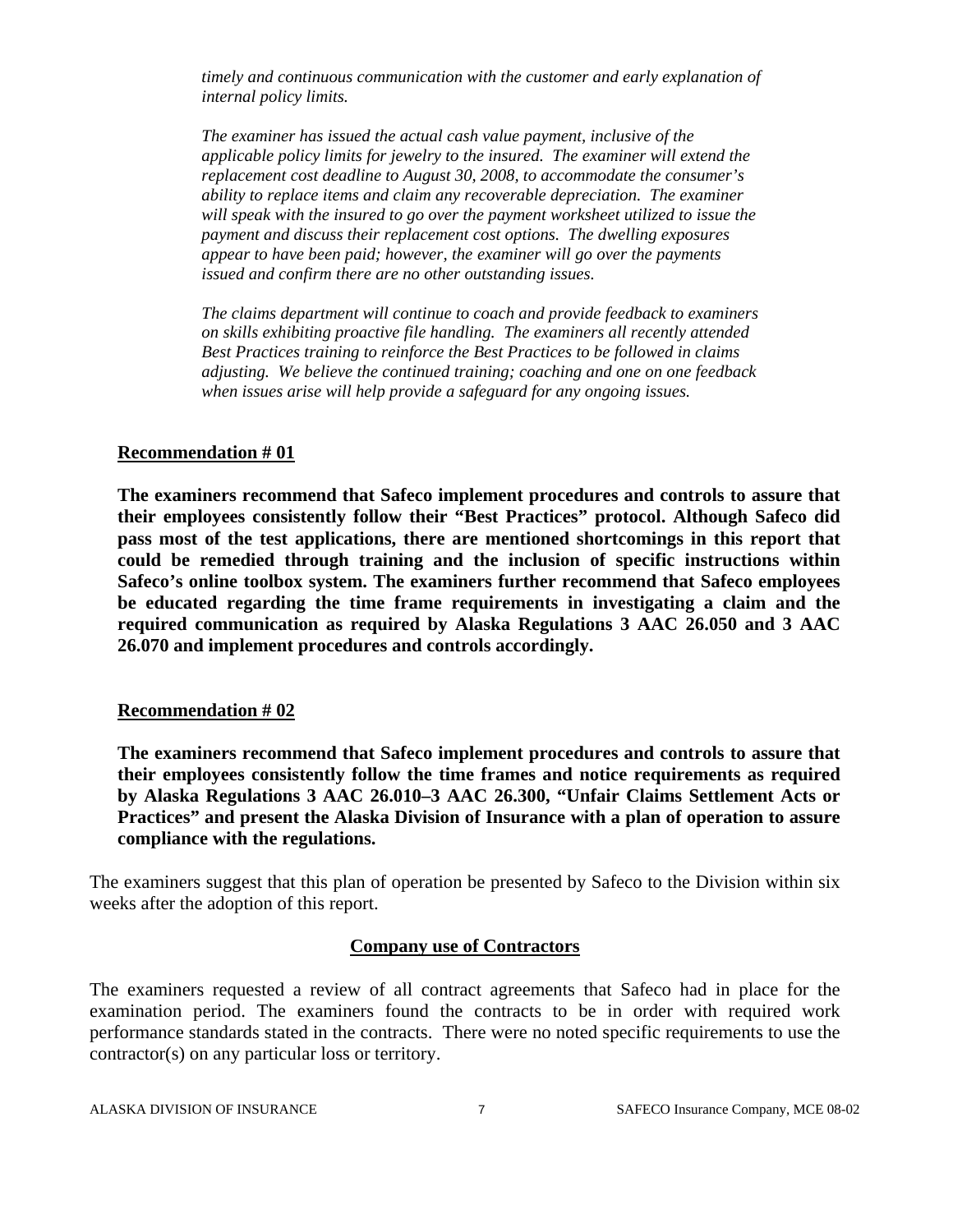The examiners explored the issue of "referrals" and "steering" to specific contractors. The examiners noticed during the file review that Safeco relied on two types of contractors. The first category included "mitigation specialists" and the second were contractors specializing in "damage repair."

The examiners found that many of the losses were either fire or water related. Safeco then called in "mitigation specialists" who respond quickly to help mitigate and control the damage. In most of the areas where Safeco underwrites homeowner's policies, Anchorage and Wasilla, their pool of available "mitigation specialists" is limited to two, at most. Safeco adjusters often rely on these mitigation specialists to be their eyes and ears on the first two or three days of the loss.

In large losses, there does not seem to be a problem. Safeco immediately sends their large loss field representatives to handle all aspects of the inspection, investigation and estimating. They also use independent adjusters on a regular basis as well. But in the smaller losses, especially the water damage losses, there appears to be a tendency to rely initially on a mitigation specialist.

One of the concerns the Division had going into this examination was that several consumer complaints alleged that Safeco had steered the policyholder to a specific contractor. Special care was taken to review each file to see if there was any evidence of steering by the adjuster or a company hired independent adjuster.

Safeco's position is that they do not select or steer the customer to a specific contractor. They maintain that they allow insureds to select their own contractor. Many times the adjuster was faced with only one or two contractors available to do the repairs. Often, there would only be a single available "mitigation specialist" to handle the immediate needs of a policyholder. The "mitigation specialists" were often the first on scene establishing a contact with the policyholder. This was observed in partial fire losses, smoke damage claims and especially in water loss claims due to frozen or broken pipes. The two "mitigation specialists" involved in the reviewed claims also had a "damage repair" side, usually an entity with a different name, but basically either owned or operated by the same individuals involved with the "mitigation specialist."

The examiners noted that quite often the selection of a contractor, although technically left with the insured, ended up being the "damage repair" contractor that was related to the "mitigation specialist." This was not evident in all cases. The examiners found that insureds in some cases selected their own contractors. However, all too often, they were left with the impression that the related "damage repair" contractor was the fastest and easiest way to get their claim handled.

The examiner documented two cases where steering did occur. In the first case, the examiners found, that the independent adjuster hired by Safeco, "brought along" a contractor to evaluate the damage and consequently the insured selected that contractor.

ALASKA DIVISION OF INSURANCE 8 8 SAFECO Insurance Company, MCE 08-02 In the second case, the examiners found that a Safeco employee from the Texas office recommended that a previously used mitigation contractor also handle the repair of the original claim. This particular claim was not resolved to the satisfaction of the consumer. The examiners found strong evidence, that the steering of this consumer to a certain contractor generated tremendous problems for the consumer. The examiners suggested to Safeco that this claim file be reopened. Safeco agreed to a file review and consequently reopened this claim. On July 23, 2008, Safeco staff contacted the insureds by letter and requested on July 30, 2008, that they obtain an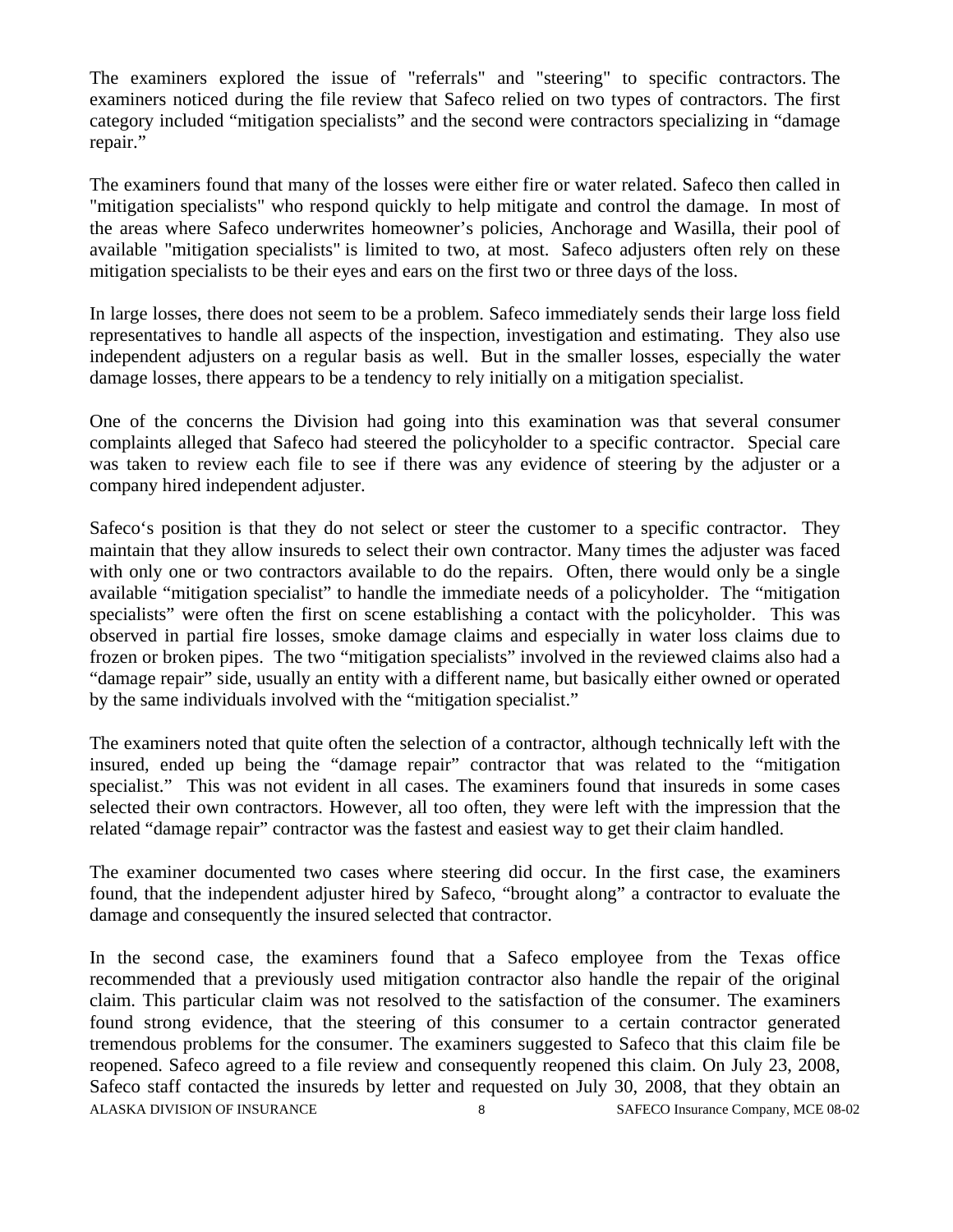estimate for the replacement of the damaged floor from a contactor of their choice. The examiners determined that Safeco's claim handling protocol in selection of the "damage repair contractor" is inconsistent within the company and appears to vary by region.

3 AAC 26.090. Additional standards for prompt, fair, and equitable settlements of property claims states:

> *(f) If a person adjusting or settling a claim elects to have repaired a claimant's property and chooses a specific repair facility, dealer, or contractor, that person shall guarantee the repairs and cause the damaged property to be restored to its condition before the loss, at no additional cost to the claimant, and cause the repairs to be completed within a reasonable period of time.*

If Safeco, their employees, or hired independent contractors acting on Safeco's behalf, recommend a certain contractor for the repair of a damaged property, Safeco by regulation, is also guaranteeing the repair.

#### **Recommendation # 03**

**The examiners recommend that Safeco implement procedures and controls to assure that their employees and their hired independent adjusters acting on their behalf are consistent in recommending or not recommending contractors involved in repairing the damages from insured events. If Safeco or their hired independent adjusters, acting on their behalf recommend a certain contractor, Safeco will then be guaranteeing the repair and must handle any complaints from the insured until the matter is resolved. Safeco could incorporate a clarification to its adjusters in their "tool box."** 

#### **Payment Methodologies**

The examiners found that Safeco consistently paid the undisputed claim portions within 30 working days and promptly paid other amounts when its investigations indicated that they should be paid.

However, the examiners noted an inconsistency regarding the issuance of checks. While Safeco stated that it is their practice to issue checks payable to the insured and the contractor, the examiners documented three cases where checks were made out and sent to the contractors, without ascertaining that the repair work was done. The examiners also noted, that some adjusters requested from the contractor, prior to issuance of a check, a document of completion for the repairs. This is practiced by some Safeco employees but not by all.

ALASKA DIVISION OF INSURANCE 9 9 SAFECO Insurance Company, MCE 08-02 Safeco says that it is their general practice not to send a check to a contractor unless the claimant assigns payment directly to the contractor. This would prevent the contractor from taking the funds and leaving the job before it has been completed and the consumer has been made whole. However the examiners documented three cases where no assignment of benefit from the consumer was obtained and the check was sent directly to the contractor anyway. In two cases, Safeco advised the claimant after the fact that they sent the checks to the contractors. But in the third case, the insured was not advised, did not have knowledge of the payment and complained to the Safeco staff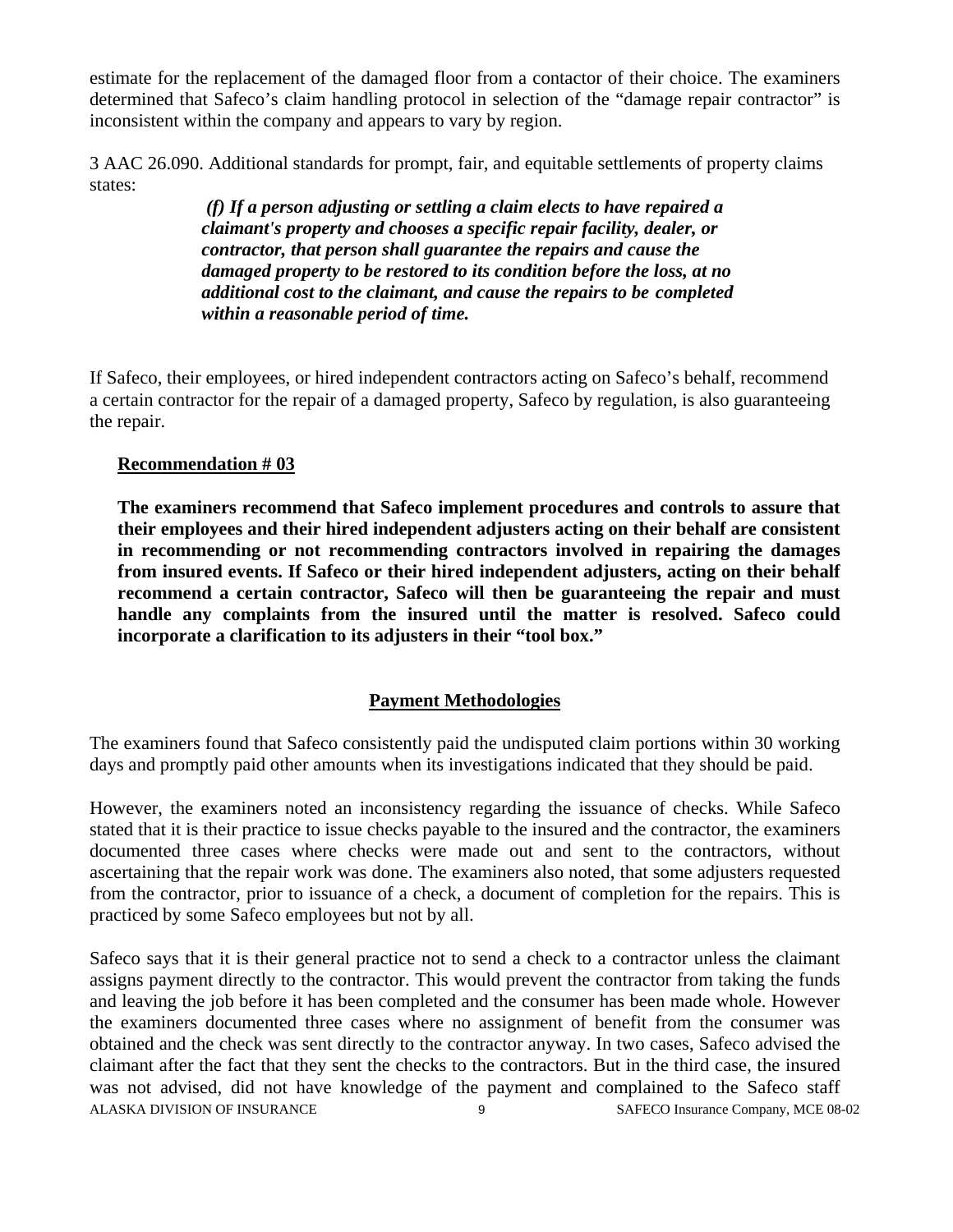adjuster.

By not sending the check to the insured, Safeco took away the control from the consumer to ascertain that the work on the damaged property had been completed, prior to the contractor getting paid. The interests of the policyholders were not protected when payments were made directly to the contractors. Out of the three claims files with checks sent to contractors, in one, the contractor cashed the check without making the repairs. Safeco is in the process of reviewing this matter as noted in the previous section.

#### **Recommendation # 04**

**The examiners recommend that Safeco implement procedures and controls to assure that their employees only pay a claim and issue the check to the consumer. Should payment be issued to the contractor directly, Safeco should obtain an assignment of benefits and assure, prior to payment, that the work to be performed by the contractor has indeed been completed. Safeco's present concept of "safeguard" by jointly naming the contractor and the insured on some of the checks and then sending the check to the contractor is no guarantee that the consumer is going to be made whole.** 

The examiners also found confusion within Safeco about the payment of "Profit and Overhead" to insureds that chose to do the work themselves. It is Safeco's practice to add and pay 10% each for Profit and Overhead on the final calculation of the repairs, but only if the insured hires a licensed and bonded contractor to perform the work. The examiners observed in smaller loss files that Safeco did not add the 10 % each for Profit and Overhead. The examiners found good documentation in a large loss file, where the adjuster and manager were challenged by an insured. To Safeco's credit, the manager contacted an Anchorage attorney knowledgeable in insurance issues, who correctly advised that Alaska case law required them to pay the Profit and Overhead to the insureds, whether they used a contractor or did the work themselves. However, in other smaller losses, the examiners found resistance to applying the same standards, so there are inconsistencies among Safeco claims handles and inconsistent compliance with Profit and Overhead standard for Alaska claims. Safeco can easily fix the problem with greater attention to training on Alaska specific law and it also could also be easily incorporated into their online "tool box" for claims handlers.

#### **Recommendation # 05**

**The examiners recommend that Safeco implement procedures and controls to assure that their employees are correctly informed about Alaska Law as it pertains to the payment of Profit and Overhead.** 

#### **COOPERATION**

 During all phases of the examination Safeco exhibited a positive and cooperative attitude. All questions and requests for information were responded to in a timely and professional manner.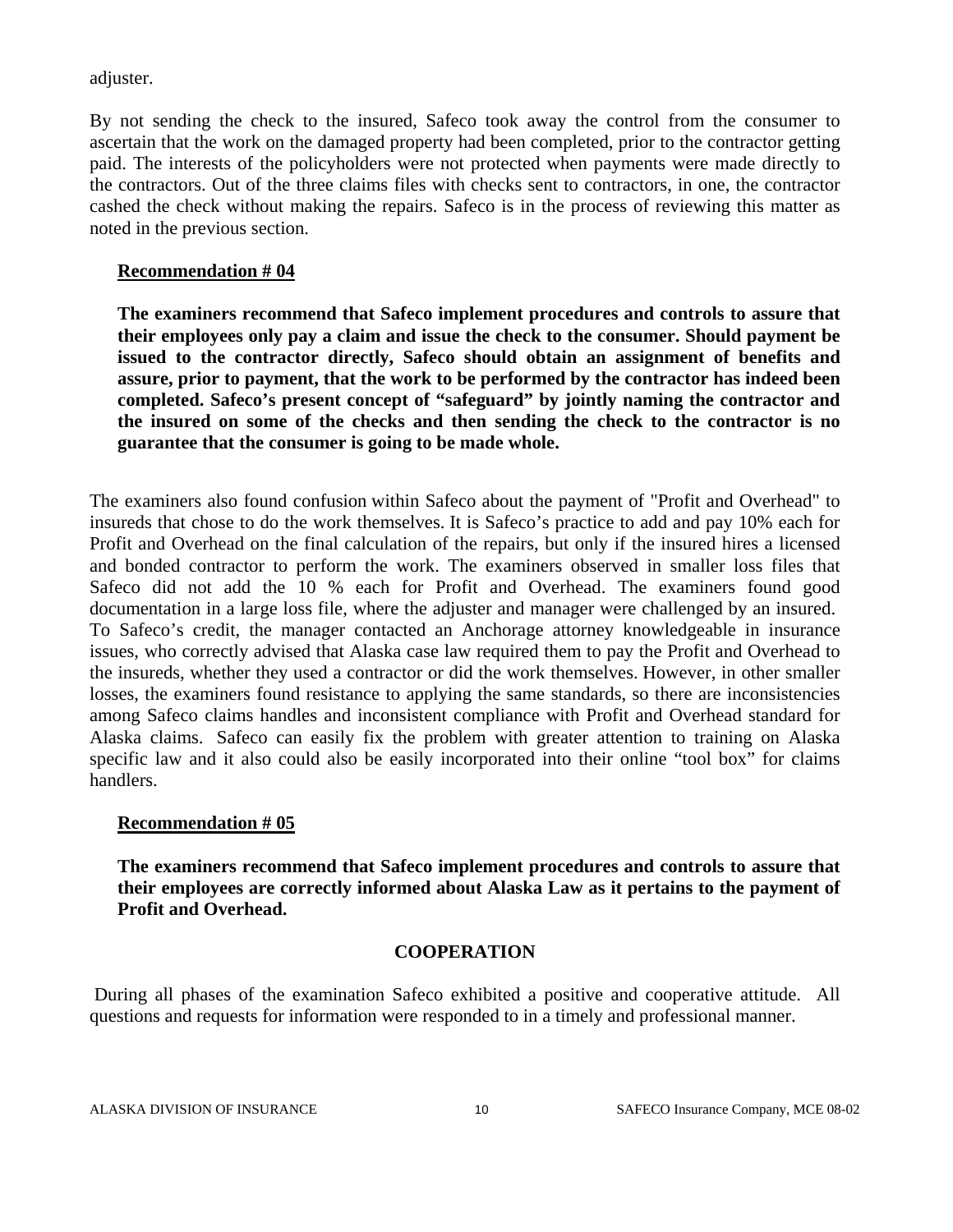#### **REEXAMINATION**

The deficiencies identified are easily remedied. Indeed, Safeco has already taken steps to remedy some of the problems. The examiners recommend, upon a satisfactory response to the recommendations in this report, that Safeco be examined in accordance with the normal schedule.

Submitted by:

Hanson,

Christian F. Ulmann Examiner-in-Charge